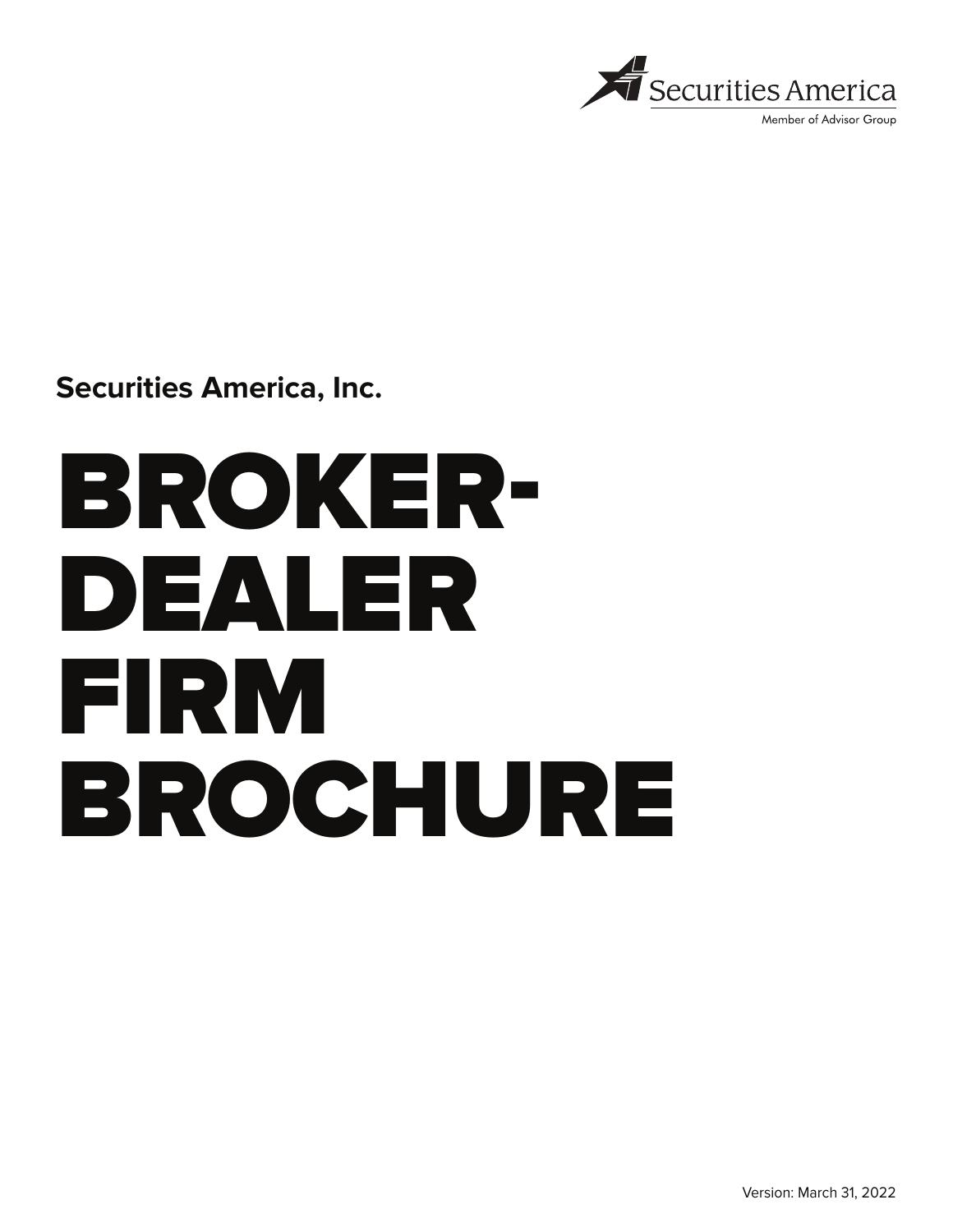# **TABLE OF CONTENTS**

| Sections                                  | Page |
|-------------------------------------------|------|
| 1: Introduction                           |      |
| 2: Investment Philosophy                  |      |
| 3: Financial Professional                 |      |
| 4: Services                               | 4    |
| 5: Platform / Programs                    | 5    |
| 6: Risks                                  | 6    |
| 7: Compensation and Conflicts of Interest | 13   |
| 8: Conclusion                             | 18   |
| 9: Index                                  | 18   |

# **SECTION 1: INTRODUCTION**

On behalf of Securities America, Inc. ("Securities America", "SAI" or the "Firm"), we would like to thank you for taking time to learn more about our firm, our people, and our services. While we hope that both the terms used and the subjects included in this brochure ("BD Firm Brochure" or "Brochure") are familiar to you, in some cases they may not be. To assist you in better understanding the topics discussed in this Brochure, a brief explanation of several terms that are used throughout may be of benefit.

Securities America is a broker-dealer and subsidiary of Advisor Group Holdings, Inc. What that means is that we are a company that is in the business of buying and selling securities—stocks, bonds, mutual funds, and certain other investment products—on behalf of our customers. Individuals who are associated with broker-dealers and serve as representatives for retail customers buying and selling investment products—the personnel whom many people call brokers or registered representatives—are referred to by Securities America as Financial Professionals ("Financial Professional(s)", "FP" or "FPs"), and that is how they are described in this Brochure. Knowing who we and our Financial Professionals are should make it easier for you to navigate this Brochure, but if you have questions, or would like clarification regarding anything discussed in this Brochure, please ask your FP to assist you.

Regulation Best Interest ("Reg BI") requires broker-dealers and their Financial Professionals to act in the best interest of a retail customer\* ("you"), and place your interests ahead of all others when making a recommendation of any securities transaction or investment strategy involving securities, including account recommendations and rollover/transfer of assets. Reg BI also requires that broker-dealers disclose the material facts relating to the scope of the terms of your relationship with your broker-dealer and FP.

The purpose of this Brochure is to foster your understanding of your relationship with Securities America and your FP, and to help you evaluate any recommendations you receive.

When your FP makes a recommendation to you regarding any securities transaction or investment strategy involving securities (including account recommendations and rollover/transfer of assets), your FP should be providing the recommendation in your best interests at that specific time, without placing your FP's financial or other interest ahead of your interests.

This Brochure is designed to help you obtain the facts needed when deciding the type of account(s), securities or services to help you obtain your investment objectives.

# **SECTION 2: INVESTMENT PHILOSOPHY**

The process by which Securities America and its Financial Professionals develop their investment recommendations to retail customers is of fundamental importance to your understanding of what services are being provided, and whether those services are appropriate to your needs and goals. Securities America's philosophy is to provide its Financial Professionals with access to a diverse array of investments to support retail customer risk profiles, including, but not limited to, mutual funds, variable insurance products, fixed insurance products, alternative investments, 529 plans, and unit investment trusts ("UIT") (collectively "Packaged Product" or "Packaged Products"), stocks and bonds. Packaged Products have sponsors (a "Packaged Product Sponsor") which

<sup>\*</sup> For Financial Professionals and retail customers located in Massachusetts, the retail customers covered by this Brochure include all current and prospective customers (including those outside the scope of a "retail customer" as defined by Regulation Best Interest), but shall not include a bank, savings and loan association, insurance company, trust company, registered investment company, broker-dealer registered with a state securities commission, a State- or SEC-registered investment adviser, or any other institutional buyer, as defined in 950 CMR 12.205(1)(a)6. and 950 CMR 14.401.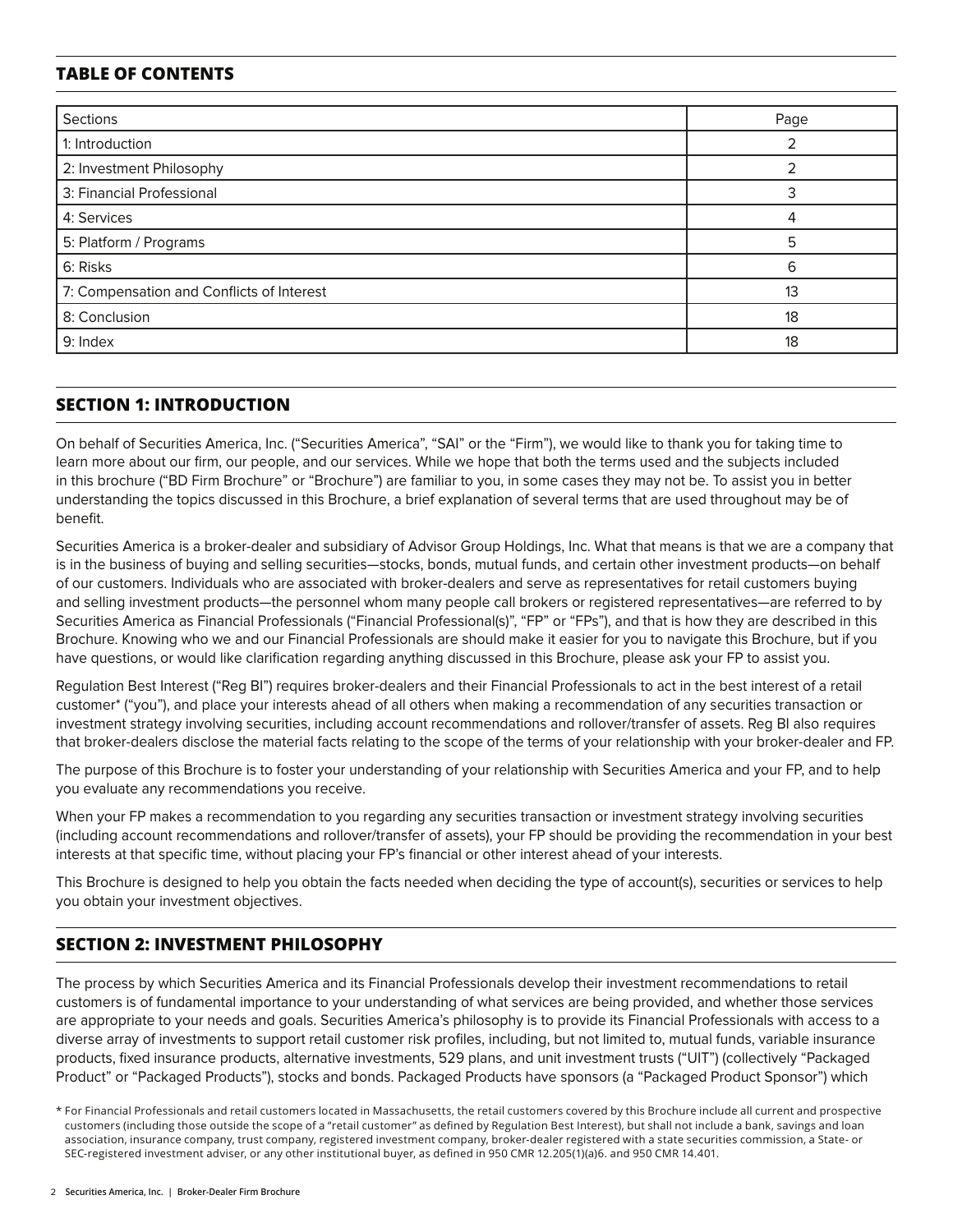distribute the Packaged Products and manage the Packaged Product's underlying investments. We review our Packaged Product Sponsors to ensure the investments they offer are managed by experienced, cost conscious, and financially and organizationally strong companies. An important component of our investment philosophy involves performing due diligence on Packaged Product Sponsors. Our due diligence includes, but is not limited to, the following:

- Financial and organizational strength (years in the business, assets under management, depth of management, any recent or near future major organizational changes);
- Key personnel and their backgrounds, qualifications, experience, track records, tenure, and reliance on specific key employee(s);
- Market research performed in-house and the strength and experience of research staff;
- Investment methodology (for example, with respect to mutual fund sponsors, we review portfolio turnover rates, risk tolerance levels, models used/indicators tracked, how buy/sell decisions are made, as well as the performance of the investments net of fees); and,
- Compliance with securities laws as well as a review of litigation and/or criminal convictions involving the Packaged Product Sponsor, their principals and portfolio managers within the last 10 years.

Your FP will analyze the available investments and account types and provide you an account recommendation based on your investment profile including, but not limited to, your personal investment objectives and goals, time horizon, risk tolerance, financial situation, needs and personal circumstances.

If there are elements of your FP's investment philosophy that are not addressed in this Brochure, your FP will provide you with information detailing your FP's own investment approach.

# **SECTION 3: FINANCIAL PROFESSIONAL**

Your FP is a registered representative of Securities America, a broker-dealer, and is registered through the Financial Industry Regulatory Authority ("FINRA") to sell and service investment products. Your FP is licensed as either a Series 6 or Series 7 Financial Professional.

- Series 6 is a securities license entitling a registered representative of a broker-dealer to sell mutual funds, UITs, 529 savings plans, variable annuities and variable life insurance. For providing this service the registered representative receives compensation in the form of a commission. Holders of the Series 6 license are not permitted to sell corporate or municipal securities, alternative investment programs, life insurance and options.
- Series 7 is a securities license entitling a registered representative of a broker-dealer to sell all types of securities products and investments (i.e. stocks, Exchange Traded Funds ("ETF"), options, bonds and other individual fixed income investments, annuities, mutual funds). For providing this service, the registered representative receives compensation in the form of a commission. Holders of the Series 7 license are not permitted to sell commodities, futures and life insurance.

Since your FP is a registered representative of a broker-dealer, your FP must comply with Regulation Best Interest and will take into consideration all types of accounts that could be offered when making the recommendation of an account that is in your best interest. Account recommendations include recommendations of securities account types generally (e.g., to open an IRA or other brokerage account), as well as recommendations to roll over or transfer assets from one type of account to another (e.g., a workplace retirement plan account to an IRA). In making recommendations to you associated with the services described in this Brochure, your FP is acting in the capacity of a registered representative of a broker-dealer. If this capacity changes at any point during the course of a recommendation, it will be disclosed to you at that time.

In your FP's capacity as a registered representative of a broker-dealer, your FP will not monitor your portfolio or investments on an ongoing basis. However, your FP may voluntarily, and without any agreement with you, review the holdings in your account for the purposes of determining whether to provide you with a recommendation. This voluntary review is not considered to be "account monitoring," and does not create an implied agreement with you to monitor the account.

In addition, your FP could be registered as an investment adviser representative ("IAR") of a registered investment adviser ("RIA") firm. If your FP is registered as an IAR, the FP would also be able to provide advisory services as well as the products and services mentioned above. When a FP is acting in an advisory capacity, you will receive the RIA firm's Form ADV brochure.

In your FP's capacity, as either a Registered Representative or IAR, when supporting a retirement plan account or individual retirement account, they may be providing investment advice within the meaning of Title 1 of the Employee Retirement Income Security Act and/or the Internal Revenue Code ("Retirement Laws") as it relates to investments and/or asset transfers from one account to another. In this capacity, your FP's advice will be fiduciary in nature as described by the US Department of Labor's ("DOL") Prohibited Transaction Exemption 2020-02.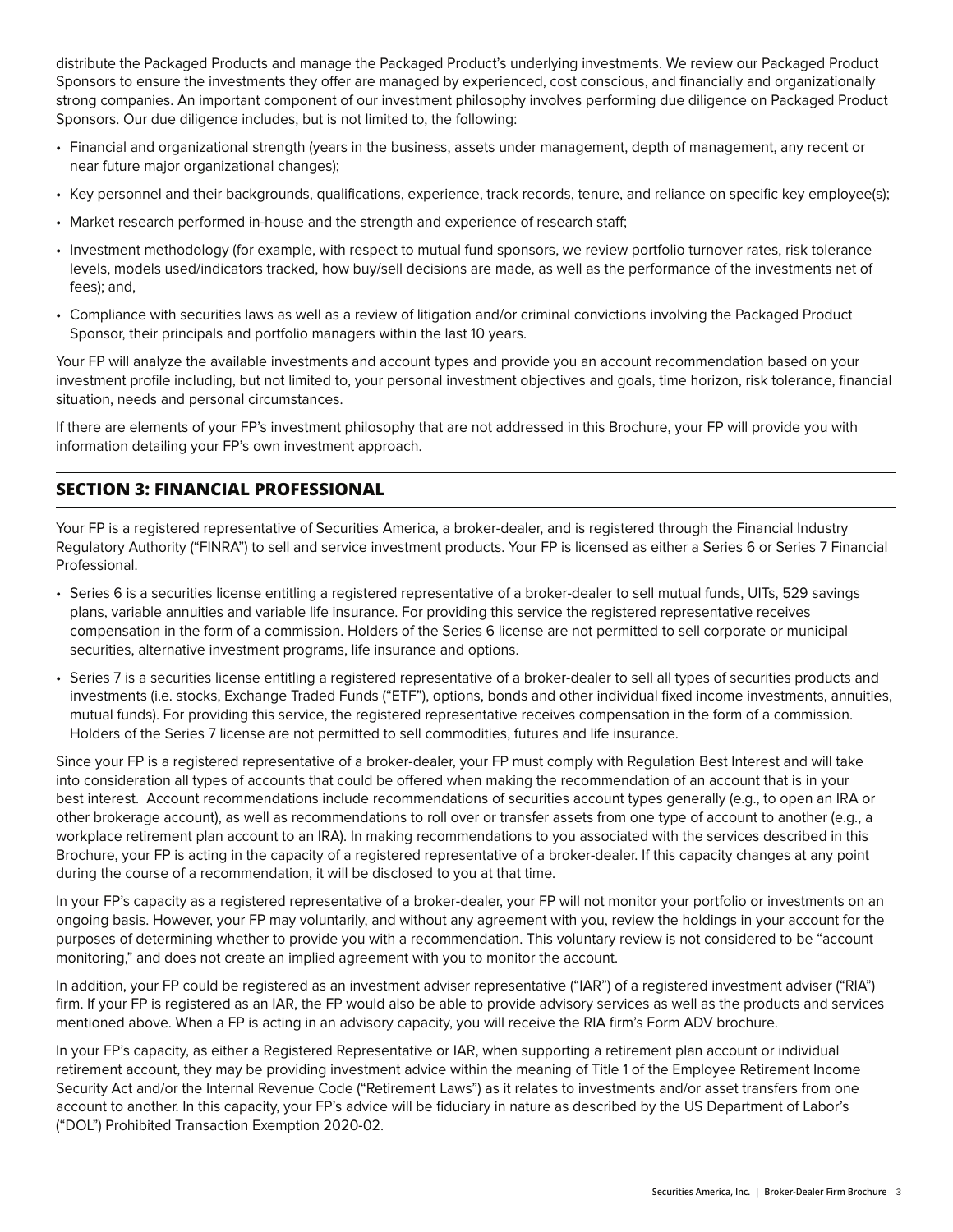Lastly, your FP could be registered as an insurance agent. If your FP is registered as an insurance agent, the FP would be able to sell insurance products as well as the products and services mentioned above. Your FP will explain what products he/she is able to sell, and you can log onto FINRA's **[BrokerCheck](https://brokercheck.finra.org/)**, to review your FP's licenses, insurance business under Outside Business Activities, and financial industry background as well.

Please also refer to **[Securities America's Form CRS](https://www.securitiesamerica.com/form-crs)** to learn more about the Firm.

# **SECTION 4: SERVICES**

Your relationship begins with your FP working with you to identify your investment profile (investment goals and objectives, as well as risk tolerance). Your FP will then develop a recommendation or recommendations designed to complement your financial situation, needs and personal circumstances, and the recommendation will be in your best interest.

Depending on your needs and investment objectives, your FP will provide services through a brokerage relationship, investment advisory relationship or both. There are important differences between these relationships as it relates to types of services and accounts, such as the following:

- **• Brokerage services** are when your FP and Securities America (as a broker-dealer) facilitates the execution of investment transactions for a commission, through a brokerage account or through an account held directly at a Packaged Product Sponsor, based on your instructions. Your FP will be licensed as a Series 6 or Series 7 financial professional. Additional services your FP offers are investment education, research, financial tools, and personalized guidance such as recommendations. These recommendations, which will be based on your investment goals, objectives, and risk tolerance, are focused on items such as whether to buy, sell or hold a security or securities, what type of an account to open (taxable, qualified), and if you should transfer/ rollover assets from another account, such as a retirement plan account. Your FP will not be providing ongoing monitoring of your account(s) portfolio, so it is important for you to review your account(s) regularly and communicate with your FP whenever you have questions, or if your financial situation, needs or personal circumstances change.
- **• Advisory services** are when your FP and Securities America's advisory affiliates, Securities America Advisors, Inc. ("SAA") or Arbor Point Advisors, LLC ("APA") (as SEC registered investment advisers and as fiduciaries) provide ongoing investment advice and monitoring service of your account(s) for a fee. This service may be on a discretionary basis, which means that your FP can place trades, rebalance your portfolio or make other investment decisions for your account without first discussing with you and obtaining your approval. Other services your FP can provide are financial planning, non-discretionary consultation, and advice on the selection of professional asset managers. To provide these advisory services, your FP is required to obtain a specific license (Series 65 or 66) or obtain an equivalent professional industry designation (depending on the state your FP is in) and be listed as an IAR under SAA or APA. You can ask your FP or check FINRA's **[BrokerCheck](https://brokercheck.finra.org/)** to see if your FP is able to provide advisory services.
- In your FP's capacity, as either a Registered Representative providing brokerage services or an IAR providing advisory services, if they provide advice related to taking a distribution and/or investing of the assets from an ERISA Title I Retirement Plan account to an IRA or from one IRA to another, then your FP will be an Investment Advice Fiduciary under ERISA. That means the advice is required to be for the exclusive benefit of you and your beneficiary(ies).

This Brochure is focused on describing a brokerage service relationship to you. However, when evaluating which type of relationship is best for you, consider the following:

| <b>Brokerage vs Advisory Services</b>                 |                              |                                                                                                      |  |  |  |  |
|-------------------------------------------------------|------------------------------|------------------------------------------------------------------------------------------------------|--|--|--|--|
| <b>Brokerage Services</b>                             |                              | <b>Advisory Services</b>                                                                             |  |  |  |  |
| Broker-Dealer                                         | Affiliation                  | Registered Investment Advisor                                                                        |  |  |  |  |
| Registered Representative "Financial<br>Professional" | <b>Relationship Manager</b>  |                                                                                                      |  |  |  |  |
| Less frequent, often initiated by<br>retail customer  | Contact                      | As needed, usually initiated by Advisor                                                              |  |  |  |  |
| Commission                                            | Compensation                 | Fee                                                                                                  |  |  |  |  |
| Pay when you transact                                 | <b>Payment Timing</b>        | Pay a fee usually based on a percentage<br>of the value of your assets under<br>management           |  |  |  |  |
| Requires your approval for each<br>transaction        | <b>Investment Discretion</b> | Can make investment decisions for you<br>based upon your prior guidance, goals<br>and risk tolerance |  |  |  |  |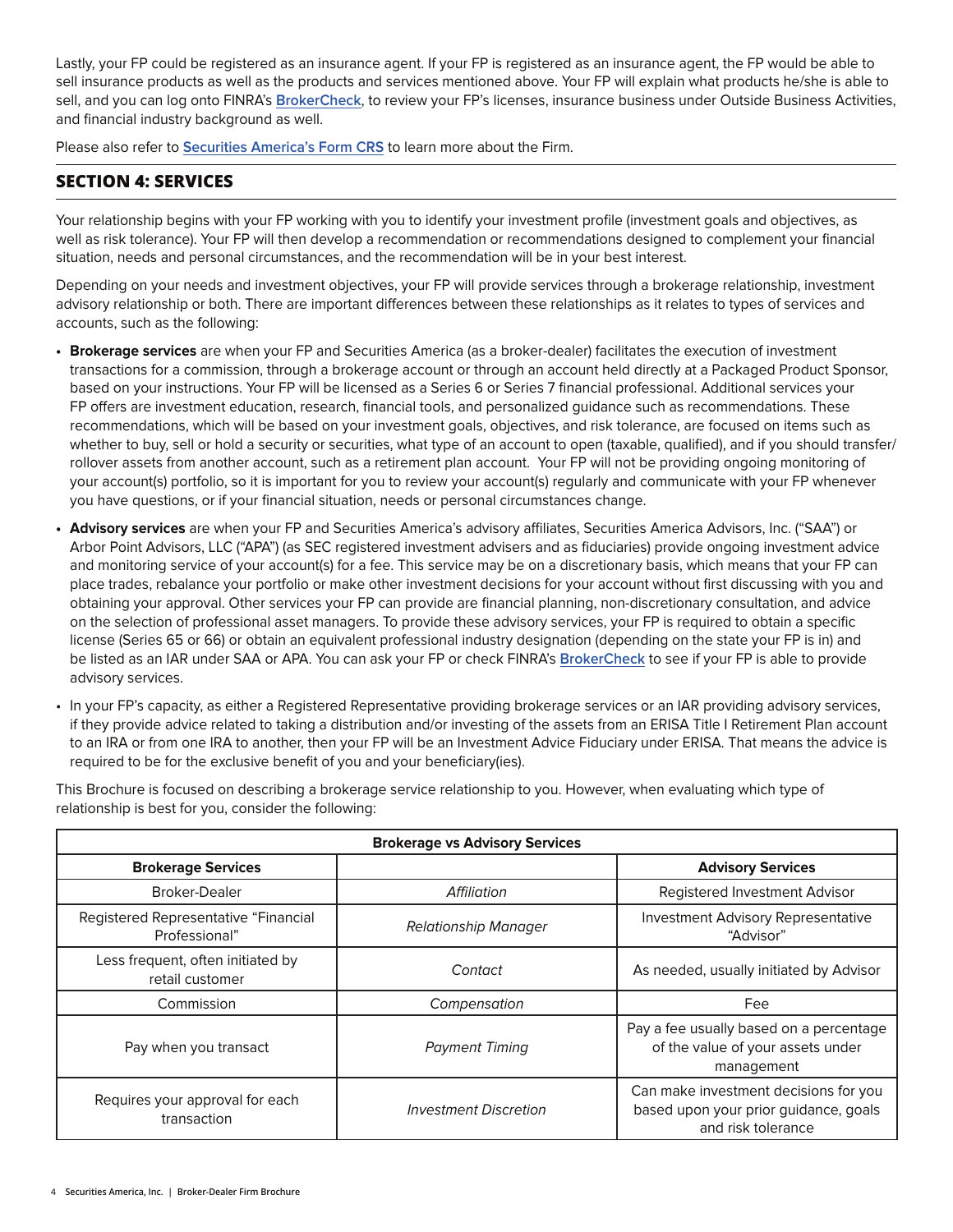Below are some questions you might want to think about and ask your FP:

- Do you want or need someone to manage your account(s)?
- Or do you want to make all your investment decisions and only receive advice when you ask for it?
- Do you want someone to monitor your account(s) and provide ongoing investment advice?
- Or do you just want someone there if you have a question about your account or an investment?
- Do you have an active investment strategy of wanting to buy/sell when any type of financial or economic situation or opportunity presents itself?
- Or do you have a passive investment strategy of buy-and-hold for a long period of time and not influenced by financial or economics swings?
- Do you mind paying an ongoing fee for your FP's services?
- Or would you rather pay your FP for each transaction he/she helps you with?

In addition to the questions above, **[Securities America's Form CRS](https://www.securitiesamerica.com/form-crs)** contains several "Conversation Starters" that you can use as discussion points with your FP in determining what services are right for you. It is our goal for you to be as informed as possible regarding your investment options, and both Securities America and your FP are available to explain our services in greater detail should you need any further information.

# **SECTION 5: PLATFORM / PROGRAMS**

Securities America offers a number of brokerage account platforms and services through different custodians, with the following key features and characteristics:

## **1. Pershing & National Financial Services (NFS)**

Pershing and NFS act as custodians on behalf of Securities America for your brokerage account(s) (qualified and non-qualified). If you open account(s) through SAI at Pershing or NFS, you can deposit funds and buy or sell investments through Pershing or NFS as custodian.

- **• Accounts** Securities America offers different types of accounts based on the owner(s) of the account and if the account receives special tax treatment (Qualified accounts) or not (Non-Qualified or Taxable accounts). There are differing benefits and restrictions based on the account types selected, owners and beneficiaries. Your FP will discuss these with you based on your individual circumstance and needs.
- **• Fees** Fees are dependent on the custodian your account is with, as well as the type of program, account, investments and service relationship you select. The basic fees that you will be charged include, but are not limited to: transaction fees, ticket charges, annual check-writing fee, inactive account fees, account termination fees, account transfer fees, margin/option/ reorganization fees, loan fee, investment expenses, FP's commission or FP's advisory fee, and program fee. To get details about the fees, go to each program outlined below.
- **• Programs** Different programs are offered through Pershing and NFS and they vary by the types of accounts, investments and services offered as follows:
	- **DirectChoice Program:** This is Securities America's no-transaction fee mutual fund-only brokerage program. You can set up individual and joint non-qualified and qualified accounts (such as Traditional and Roth IRAs) on the Platform. All purchases are made in 'A' share class funds. Existing A, B and C share classes from participating sponsors may be transferred in. To invest through the DirectChoice Program, you will enter into a client agreement with your FP and establish a DirectChoice brokerage account through Securities America at Pershing or NFS. The fees and restrictions are outlined below.
		- Fees:
			- There is no annual maintenance/custodial fee, account minimum fee, account inactivity fee, transaction fees, paper confirm/statement fee or contribution/deposit fee.
			- There is an account termination fee for IRAs and other additional fees related to optional account features and services, including, but not limited to: having a checking account option, Fed Fund wire, delivery of an overnight check, insufficient funds, margin account rates, etc. You can view the dollar amount of these fees at: **[DirectChoice](https://www.securitiesamerica.com/uploads/07/11/SAI-DirectChoice-Client-Fee-Schedule.pdf)  [Program Fees](https://www.securitiesamerica.com/uploads/07/11/SAI-DirectChoice-Client-Fee-Schedule.pdf)**.
			- For details on all the expenses for a specific mutual fund, refer to the prospectus for each mutual fund, which you can find on the mutual fund sponsor's website or obtain from your FP.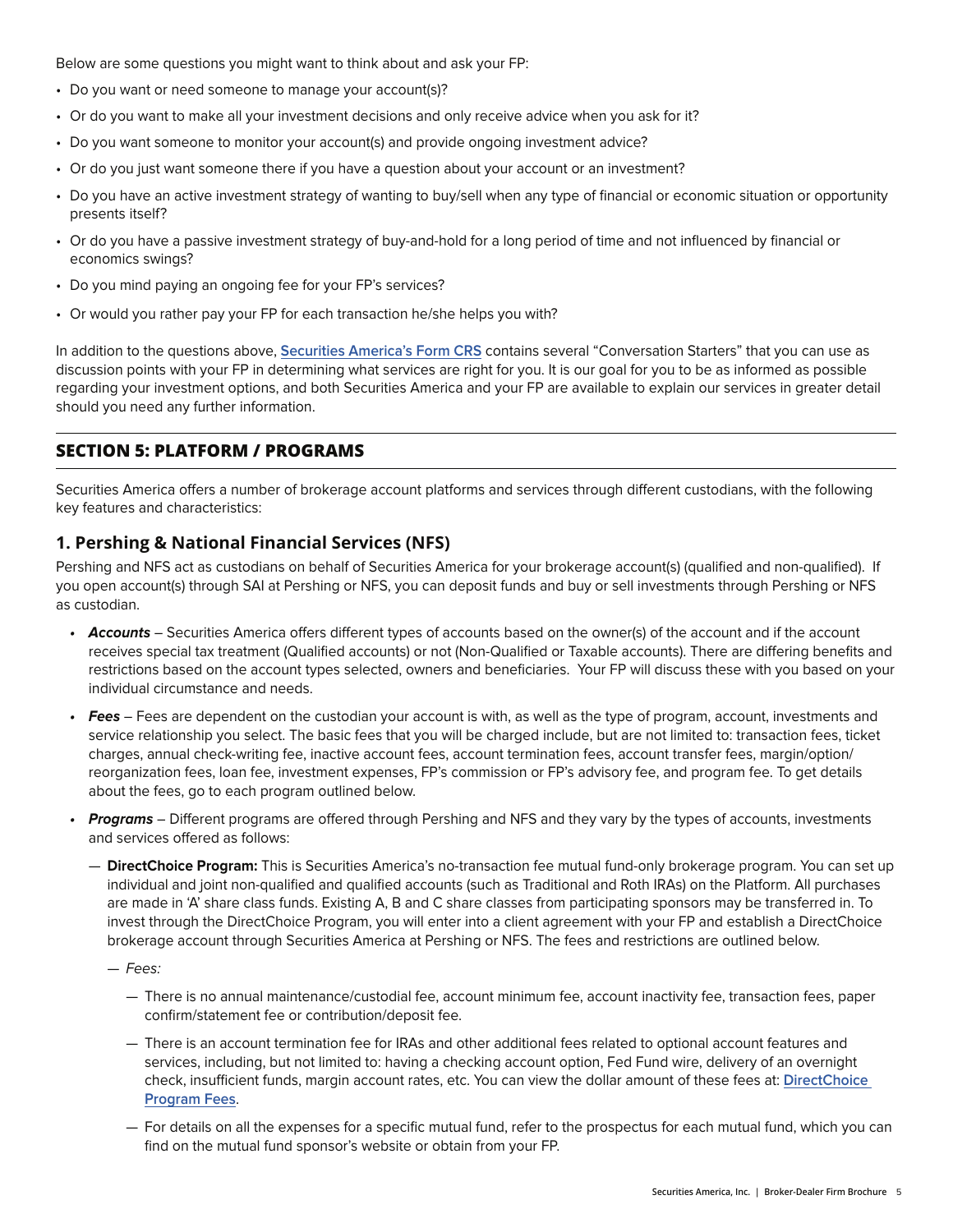- Restrictions:
	- Securities America selected a group of mutual fund sponsors to offer their mutual funds in the program. Here is the current list of **[DirectChoice MF sponsors](https://www.securitiesamerica.com/uploads/07/11/SAI-DirectChoice-Client-Fee-Schedule.pdf)**.
	- Class A share mutual funds of the select group of mutual fund sponsors in the program are offered. To obtain more information about each of the mutual fund sponsors and their A share class mutual funds, refer to the prospectus for each mutual fund, which you can find on the mutual fund sponsor's website or obtain from your FP.
- **Retail Program:** The Retail Program offers you an expansive array of investment options from stocks, exchange-traded products, bonds, UITs, Notes, CDs and mutual funds. You will have access to trade on margin and do options trading. You can set up individual, joint, non-qualified and qualified accounts. To invest through the Retail Program, you will enter into a client agreement with your FP and establish a retail brokerage account with Pershing or NFS as custodian. The fees and restrictions are outlined below.

— Fees:

- Annual maintenance/custodial fee, account termination fee, account minimum fee, account inactivity fee, transaction fees, paper confirm/statement fee, contribution/deposit fee.
- There are additional fees related to optional account features and services, including, but not limited to: having a checking account option, Fed Fund wire, delivery of overnight check, insufficient funds, margin account rates, option transaction fee, etc. You can view the dollar amount of these fees by going to one of these disclosure links (talk to your FP about which one is appropriate for you): **[Pershing Client Brokerage Fees](http://www.securitiesamerica.com/Pershing-Fees)**, **[NFS Client Brokerage Fees](http://www.securitiesamerica.com/nfs-fees)**.
- Restrictions:
	- Securities America approved, based on due diligence, a select group of mutual fund sponsors to offer their mutual funds. For the list of mutual fund sponsors and to obtain more information about each of the mutual fund sponsors and their share class mutual funds being offered, ask your FP or refer to the prospectus for each mutual fund, which is located on the mutual fund sponsor's website.
	- Subject to limited exceptions, the no-load and institutional share class mutual funds of the select group of mutual fund sponsors are not offered.
	- Your FP cannot recommend a bond that is below investment grade.
	- Your FP can only recommend structured products through the primary market, not the secondary market.
	- Your FP can only recommend ETFs through the secondary market. Also, Your FP cannot recommend leveraged-return mutual funds or exchange-traded products to you.

# **2. Direct Sponsor Business**

Direct Sponsor Business is where your financial account and the assets inside are held directly with a Packaged Product Sponsor. The investments you can purchase and hold in that account are the investments the specific sponsor offers. The specific sponsor dictates the types of accounts you can set up, the investments you can purchase, the fees associated, etc. Direct Sponsor Business is available for mutual funds, annuities, alternative investments, variable life insurance, 529 Plans and Third-Party Custodial IRA Program. Please see the material provided by each of the Direct Sponsor Businesses for details on each offering. The **[FP](http://www.securitiesamerica.com/fp-comp)  [Compensation Disclosure](http://www.securitiesamerica.com/fp-comp)** provides detail on the compensation your FP will receive in connection with each one of these offerings.

# **SECTION 6: RISKS**

You should carefully consider your risk tolerance, time horizon, and financial objectives before making investment decisions. By investing, you are assuming the possibility of losing money or losing purchasing power (when your money does not grow as fast as the cost of living). Risk can be classified into many different categories, and by knowing the various risk categories you can better manage your own expectations and potentially avoid or reduce certain kinds of risk.

Securities America believes that any investment discussion should include the individual and market risks that you ought to know in order to make informed decisions about your money. Our goal is to supply you with information so that you can make an educated decision regarding your investments. Before you choose to invest with us, we suggest you consider the following steps put forward by the SEC:

**• Draw a personal financial roadmap.** Before you make any investing decision, sit down and take an honest look at your entire financial situation.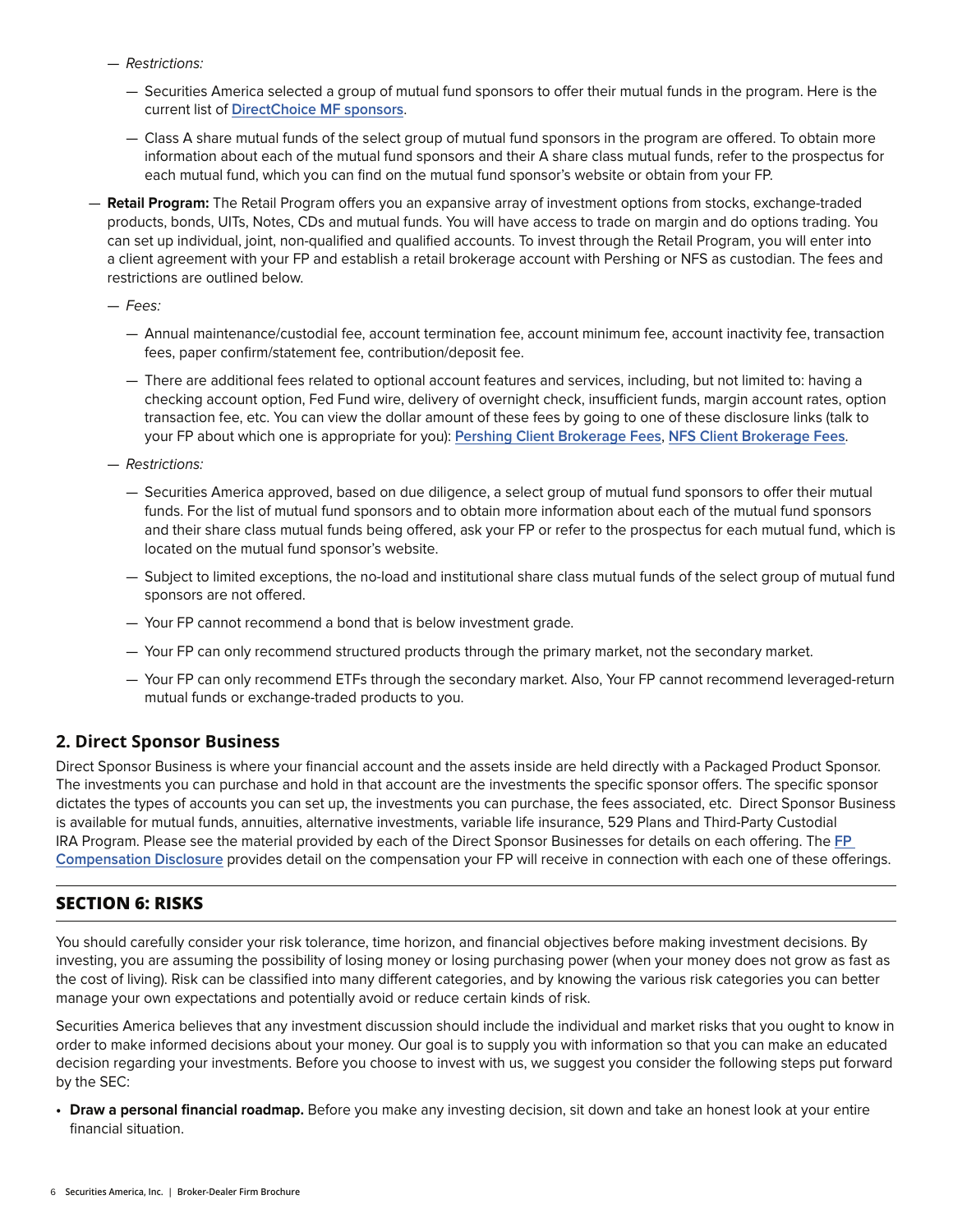- **• Evaluate your comfort zone in taking on risk.** All investments involve some degree of risk. If you intend to purchase securities such as stocks, bonds, or mutual funds - it's important that you understand before you invest that you could lose some or all your money. Unlike deposits at FDIC-insured banks and NCUA-insured credit unions, the money you invest in securities typically is not federally insured. You could lose your principal, which is the amount you've invested. That's true even if you purchase your investments through a bank.
- **• The reward for taking on risk is the potential for a greater investment return.** If you have a financial goal with a long-time horizon, you are likely to make more money by carefully investing in asset categories with greater risk, like stocks or bonds, rather than restricting your investments to assets with less risk, like cash equivalents. On the other hand, investing solely in cash investments may be appropriate for short-term financial goals. The principal concern for individuals investing in cash equivalents is inflation risk, which is the risk that inflation will outpace and erode returns over time.
- **• Consider an appropriate mix of investments.** By including asset categories with investment returns that move up and down under different market conditions within a portfolio, an investor can help protect against significant losses. Market conditions that cause one asset category to do well may cause another asset category to have average or poor returns. By investing in more than one asset category, you may reduce the risk that you'll lose money and your portfolio's overall investment returns might be more consistent.
- **• In addition, asset allocation is important because it has major impact on whether you will meet your financial goal(s).** If you don't include enough risk in your portfolio, your investments may not earn a large enough return to meet your goal(s). For example, if you are saving for a long-term goal, such as retirement or college, most financial experts agree that you will likely need to include at least some stock or stock mutual funds in your portfolio. Please note that diversification does not assure a gain nor does it protect against a loss of your principal.
- **• Be careful if investing heavily in shares of employer's stock or any individual stock.** One of the most important ways to lessen the risks of investing is to diversify your investments. It's common sense: don't put all your eggs in one basket. By picking the right group of investments within an asset category, you may be able to limit your losses and reduce the fluctuations of investment returns without sacrificing too much potential gain.
- **• Consider dollar-cost averaging.** Through the investment strategy known as "dollar-cost averaging," you can protect yourself from the risk of investing all your money at the wrong time by following a consistent pattern of adding new money to your investment over a long period of time. By making regular investments with the same amount of money each time, you will buy more of an investment when its price is low and less of the investment when its price is high. Individuals that typically make a lump-sum contribution to an individual retirement account either at the end of the calendar year or in early April may want to consider "dollar-cost averaging" as an investment strategy, especially in a volatile market.
- **• Consider rebalancing your portfolio occasionally.** "Rebalancing" means bringing your portfolio back to your original asset allocation mix. By rebalancing, you'll ensure that your portfolio does not overemphasize one or more asset categories, and you'll return your portfolio to a comfortable level of risk.

If you would like additional information, a more in-depth discussion of these and other risk considerations when making an investment decision can be found on the **[SEC's Information for Investors website](https://www.sec.gov/investor/pubs/tenthingstoconsider.htm)**.

# **1. General Investment Risks**

In addition to the personal risk considerations discussed above, Securities America believes it is important for you to understand the risks associated with each recommendation and investment type available. The following is a summary of some of the general risks associated with investing. Please note that this list is not exhaustive, and is provided as an indication of some of the factors that can impact the value of your investments:

## **Business risk**

This is the risk that the strength of the company you are buying a piece of ownership in (a stock, for example) or are loaning money to (a bond, for example) affects your potential returns. Your returns from the stock purchase or bond purchase are influenced by factors like the company going out of business, or going into bankruptcy, or having a viable and strong revenue stream from the products or services it sells that is not over-shadowed by expenses. If a company goes bankrupt and its assets are liquidated, common stockholders are the last in line to share in the proceeds.

## **Call risk**

This is the risk that your bond or other fixed-income investment will be called or purchased back from you when conditions are favorable to the product issuer and unfavorable to you.

## **Concentration risk**

This is the risk of loss because your money is concentrated in one investment or type of investment. When you diversify your investments, you spread the risk over different types of investments, industries and geographic locations.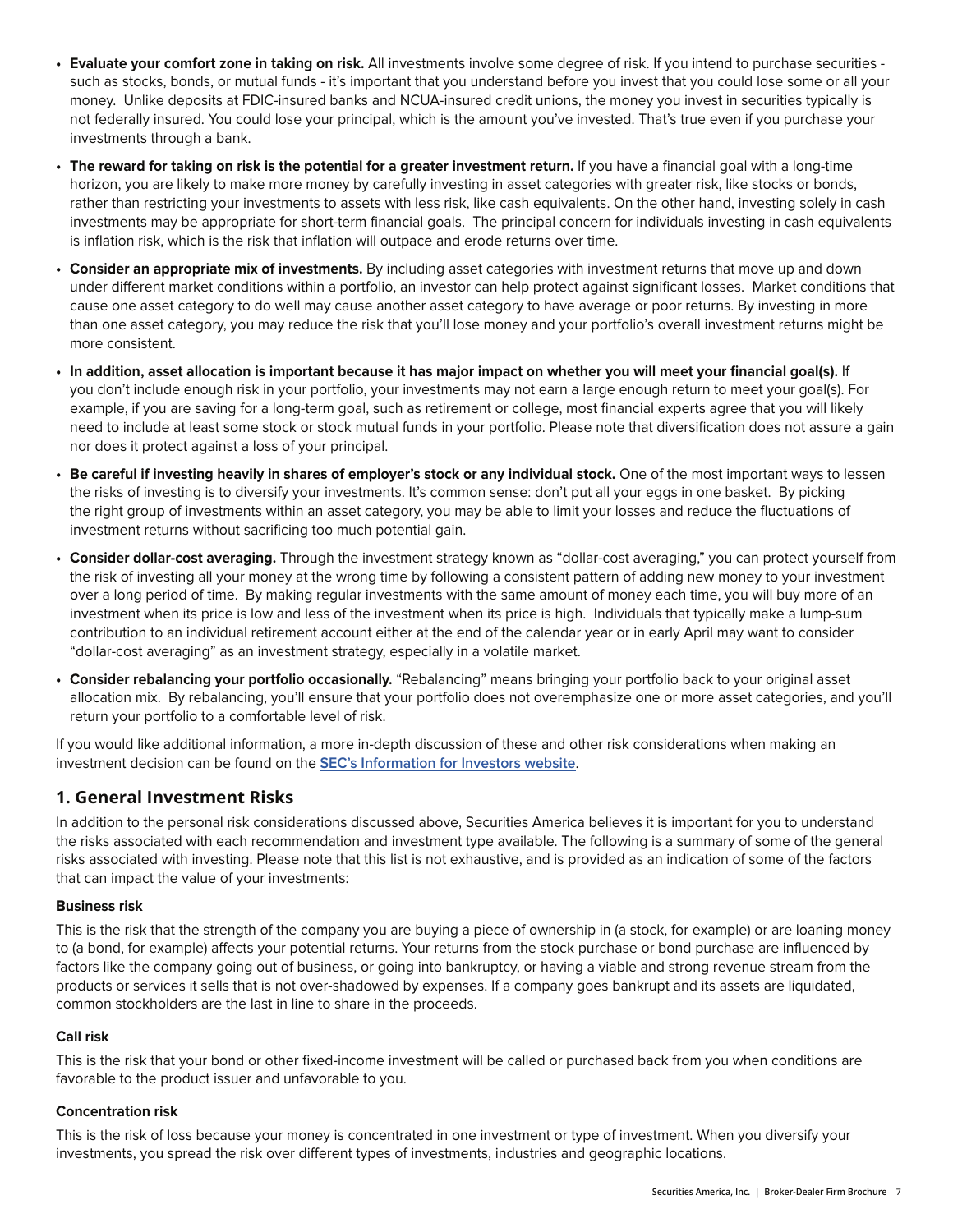## **Credit risk**

This is the risk that the government entity or company that issued the investment will run into financial difficulties and won't be able to pay the interest or repay the principal at maturity. Credit risk applies to debt investments such as bonds. You can evaluate credit risk by looking at the credit rating of the bond or the issuer. For example, long-term U.S. government bonds currently have a credit rating of AAA, which indicates the lowest possible credit risk.

### **Currency risk**

This is the risk of losing money because of a movement in the exchange rate. For example, if the U.S. dollar becomes less valuable relative to the Canadian dollar, your U.S. stocks will be worth less in Canadian dollars. This applies when you own foreign investments.

#### **Default risk**

This is the risk that a bond or other fixed-income investment issuer is unable to pay the contractual interest or principal on the product in a timely manner or at all.

#### **Financial risk**

This is the risk that the companies you invest in will perform poorly, which affect the price of your investment. You can't eliminate financial risk; however, you may be able to minimize the impact through diversification.

#### **Foreign Investment risk**

This is the risk of loss when investing in foreign countries. When you buy foreign investments, such as shares of companies in emerging markets, you face risks that do not exist in the United States (for example, the risk of nationalization).

#### **Horizon risk**

This is the risk that your investment time horizon may be shortened due to a foreseen or unforeseen event, thus requiring you to sell the investment(s) that you were expecting to hold for a longer term. If you must sell at a time when the markets are down, you may lose money.

#### **Inflation risk**

Inflation risk, also called purchasing power risk, is the chance that the cash generated by an investment today won't be worth as much in the future. Changes in purchasing power due to inflation may cause inflation risk. There are investments that help minimize inflation risk.

#### **Interest Rate risk**

This is a risk that can affect the value of bonds or other fixed-income investments you may purchase. When interest rates rise, the market value of bonds fall. When interest rates fall, the market value of bonds rise.

#### **Liquidity risk**

Liquidity risk arises when an investment can't be bought or sold quickly enough to prevent or minimize a loss. You may be able to minimize this risk by diversifying. A good option is index investing where risk is diversified over the various stocks held in a portfolio tracking a particular index. You can't invest directly in an index.

#### **Manager risk**

This is the risk that an investment manager will fail to execute its stated investment strategy.

#### **Market risk**

This is the risk that the stock market will decline, decreasing the value of the securities owned. Stock market bubbles and crashes are good examples of heightened market risk. You can't eliminate market risk; however, you may be able to minimize the impact through diversification.

#### **Options risk**

This is the risk of the option holder losing the entire amount paid for the option in a relatively short period of time, reflecting the nature of the option as a wasting asset becoming worthless when it expires. If you don't sell an option in the secondary market or exercise it prior to expiration, you will lose your entire investment in the option.

#### **Political and Government risk**

This is the risk that the value of your investment will be affected by the introduction of new laws or regulations.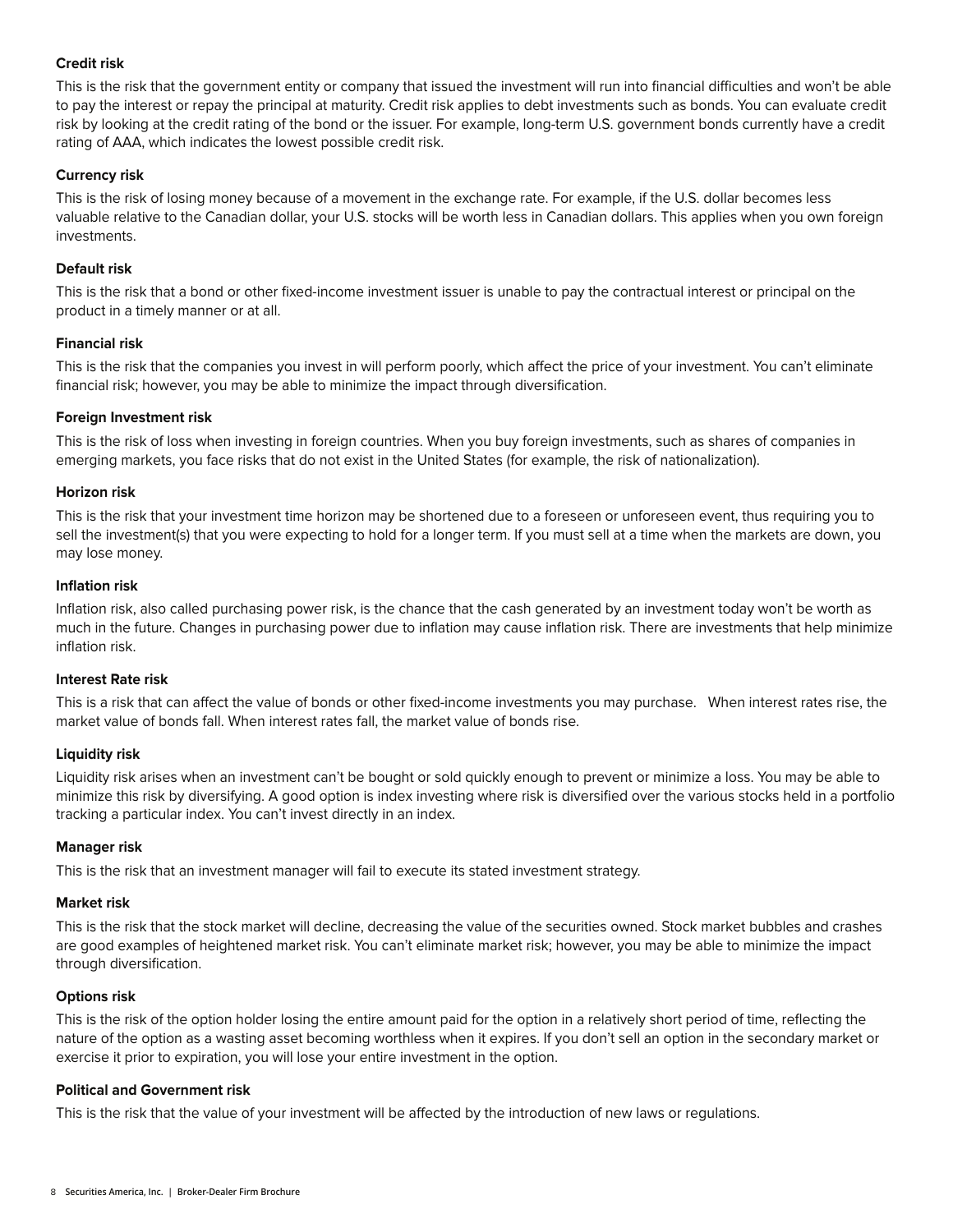## **Regulatory risk**

This is the risk that changes in law and regulations from any government can change the value of a given company and its accompanying securities. Certain industries are susceptible to government regulation. Changes in zoning, tax structure or laws impact the return on these investments.

## **Reinvestment risk**

This is the risk of loss from reinvesting principal or income at a lower interest rate.

# **2. Specific Investment Risks**

Securities America and your FP offer various types of investments. The different types of investments we offer and their potential risks are described below.

- **Stock:** A stock, also known as "shares" or "equity," gives the stock owner a proportionate ownership position in the company that issues the stock. It entitles the stockholder (you) to that proportion of the company's assets and earnings.
	- Major risks: Business, Concentration, Currency, Financial, Foreign Investment, Inflation, Market, Political and Governmental
- **Bonds:** This is a fixed income investment that represents a loan by you (the investor) to a borrower (typically a company, government/municipality, or governmental agency).
	- Major risks: Business, Call, Credit, Default, Financial, Inflation, Interest Rate, Liquidity, Reinvestment
- **Notes (Including Structured Notes):** This is a fixed-income investment where you (the investor) purchase a secured debt (or other assets) and become the lender, after which you receive payments (principal and interest) over a specific period (usually a shorter time period than a bond) from the borrower.
	- Types:
		- Principal Protected Note (PPN): This is a fixed-income security that guarantees a minimum return equal to the investor's initial investment (the **principal** amount), regardless of the performance of the underlying assets.
		- Non-Principal Protected Note (NPPN): This is a fixed-income security that does not guarantee a minimum return equal to the investor's initial investment (the **principal** amount), because it allows investors to customize the date of return to suit their investment needs. NPPNs can be linked to a variety of underlying investments including indices, single stocks, portfolios of shares, industry sectors, commodities and currencies.
		- Major risks: Call, Credit, Default, Inflation, Interest Rate, Liquidity, Market, Reinvestment
- **Certificate of Deposit (CD) (Including Structured CDs):** This is a fixed-income investment where you (the investor) deposit a sum of money for a specified period and you will receive either a specific rate of interest or a rate of interest linked to an index with a capped gain. Certain CDs can be FDIC insured.
	- Major risks: Call, Default, Inflation, Interest Rate, Market, Reinvestment
- **Unit Investment Trust (UIT):** This is where a U.S. financial company buys or holds a group of securities, such as stocks or bonds, and makes them available to investors as redeemable units. UITs have a stated expiration date based on what investments are held in their portfolio; when the portfolio terminates, investors get their share of the UIT's net assets.
	- Major risks: Business, Credit, Interest Rate, Liquidity, Market, Reinvestment
- **Exchange Traded Fund (ETF) and Exchange Traded Note (ETN):** An ETF is a basket of securities that trades on an exchange (open stock market), just like a stock and it often seeks to track an underlying index. ETF share prices fluctuate throughout the trading day as the ETF is bought and sold; this is different from mutual funds that only trade once a day after the market closes. An ETN is a debt instrument that mimics the performance of a basket of securities but does not actually hold them for the benefit of the client. An ETN is an obligation of the issuing company, often an investment bank.
	- Major risks: Concentration, Currency, Foreign Investment, Inflation, Liquidity, Manager, Market, (for ETN: Credit risk)
- **Mutual Fund:** This is a type of investment vehicle consisting of a portfolio of stocks, bonds, or other securities. Mutual funds give small or individual investors easier access to diversified, professionally managed portfolios. Mutual funds are divided into several kinds of categories, representing the kinds of securities they invest in, their investment objectives, and the type of returns they seek. Mutual funds charge annual fees (called expense ratios) and, in many cases, commissions, which can affect their overall returns. Most mutual funds offer you different types of shares, known as "classes." Each class invests in the same portfolio of securities and has the same investment objectives and policies. But each class has different shareholder services and/or distribution arrangements with different fees and expenses. With an open-end fund, if you want to buy shares, the management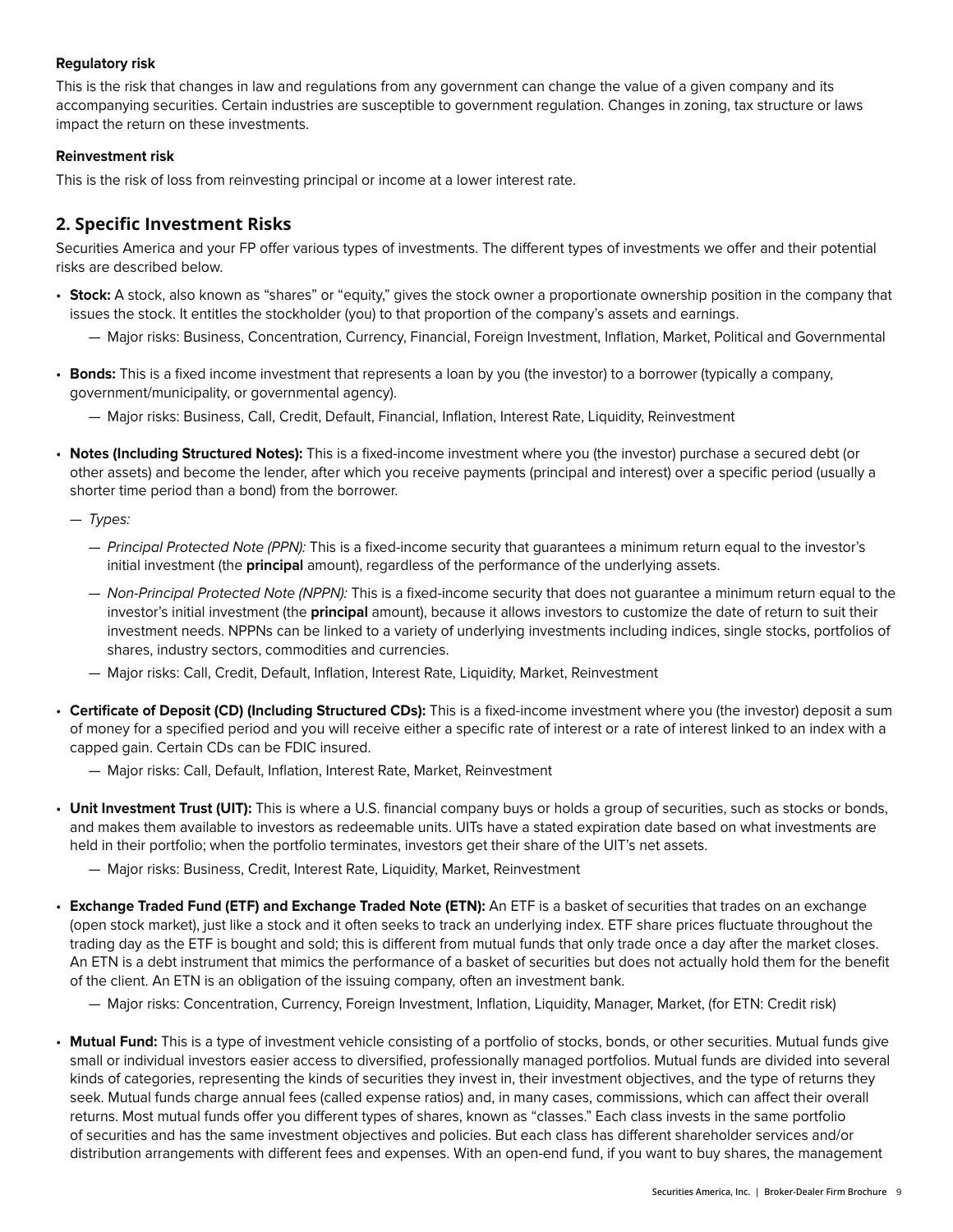company will sell them to you. They will take your money, add it to the portfolio, and create more shares. You always buy or sell shares of an open-end fund with the issuing fund company, never on the secondary market.

- **Mutual Fund Share Classes:** Many mutual funds offer more than one class of shares, commonly including Class A or C shares, in order to accommodate different investment needs and time horizon. Each share class represents an interest in the same mutual fund's investment portfolio but with different fees and expenses.
	- **Class A Shares:** Class A shares typically assess a front-end sales charge on the amount you invest at the time of purchase. However, they have lower annual operating expenses than C shares and generally offer a reduced sales charge based on defined thresholds of dollars invested in the same family of funds. These reduced sales charges may be achieved through the following:
		- Breakpoint Purchases that exceed certain thresholds that qualify you for a reduced front end sales charge. Breakpoints typically begin at \$25,000 and offer increasing discounts as holdings reach higher thresholds.
		- Rights of Accumulation (ROA) Aggregation of holdings from prior purchases within the same fund family can be added to the value of a new purchase for breakpoint purposes. This aggregation may allow for all accounts of your household to qualify for reduced sales charge based on total investments within the fund family and across registrations of the household.
		- Letter of Intent (LOI) This pledge to a fund family allows the investor to receive a reduced sales charge on all purchases if the investor commits to purchasing a breakpoint eligible amount within 13 months.
	- **Class C Shares:** Class C shares typically do not assess a front end sales charge. C shares do, however, assess a contingent deferred sales charge (CDSC) if the shares are sold within 12 months from the purchase date. C shares typically carry higher expenses than A shares of the same fund. The expense ratio varies from fund family to fund family but is typically about .75% greater for C shares than A shares. C shares typically do not convert to A shares upon expiration of the CDSC or thereafter.
	- **Other Share Classes:** Some fund families may have other shares classes but the shares classes noted above are the primary classes of shares. Please consult the prospectus for the fund family you are considering for details about other shares classes, if applicable.
	- **Share Class Selection:** There are a number of factors that can impact your decision on share class selection. Some of those factors include the following:
		- While it is common for an investor to diversify their mutual fund holdings among several mutual fund families, you should carefully evaluate the benefits and the costs of doing so. For example, investing in mutual funds offered by multiple fund families may preclude you from being able to take advantage of breakpoints that would otherwise be available had you invested through one fund family. Prior to making any mutual fund investment, you should always carefully review the sales charges associated with that transaction and evaluate how those charges will be affected by mutual fund investments you have previously made or that you intend to make in the future.
		- Long-term investors who intend to hold mutual funds within that same fund family for a number of years generally will find A shares to be a good option particularly for larger breakpoint eligible investment amounts within a fund family.
		- An investor that is looking for asset allocation flexibility across fund families will generally find C shares to be a good option. That flexibility generally come with greater expenses if the funds are held long-term which may negatively impact performance.
- **Time Horizon:** It should be noted that your Time Horizon is the length of time before you plan to withdraw most or all of your funds from the account. You may have a different Time Horizon for a portion of the funds in your account or a Time Horizon for specific investments within the accounts. In other words, a Long Time Horizon does not necessarily translate into use of A shares because while the account level Time Horizon may be long the individual holdings in the account may have the potential for shorter term holding periods.
- Major risks: Concentration, Currency, Foreign Investment, Inflation, Manager, Market
- **Annuity:** This is a long-term investment that is issued by an insurance company designed to help protect the annuitant from the risk of outliving the income generated by their deposits into the contract. Because these are long-term vehicles, annuity contracts include contingent deferred sales charges ("CDSCs") that would result in a forfeiture of a percentage of account value if surrendered prior to their expiration, typically three to 10 years depending on the contract. Annuities have two phases. Phase one of the annuity contract is known as the accumulation phase, where deposits are designed to accumulate on a tax-deferred basis. During the accumulation phase contract holders can choose annuities with any one or, in some cases, a combination of the following accumulation account options: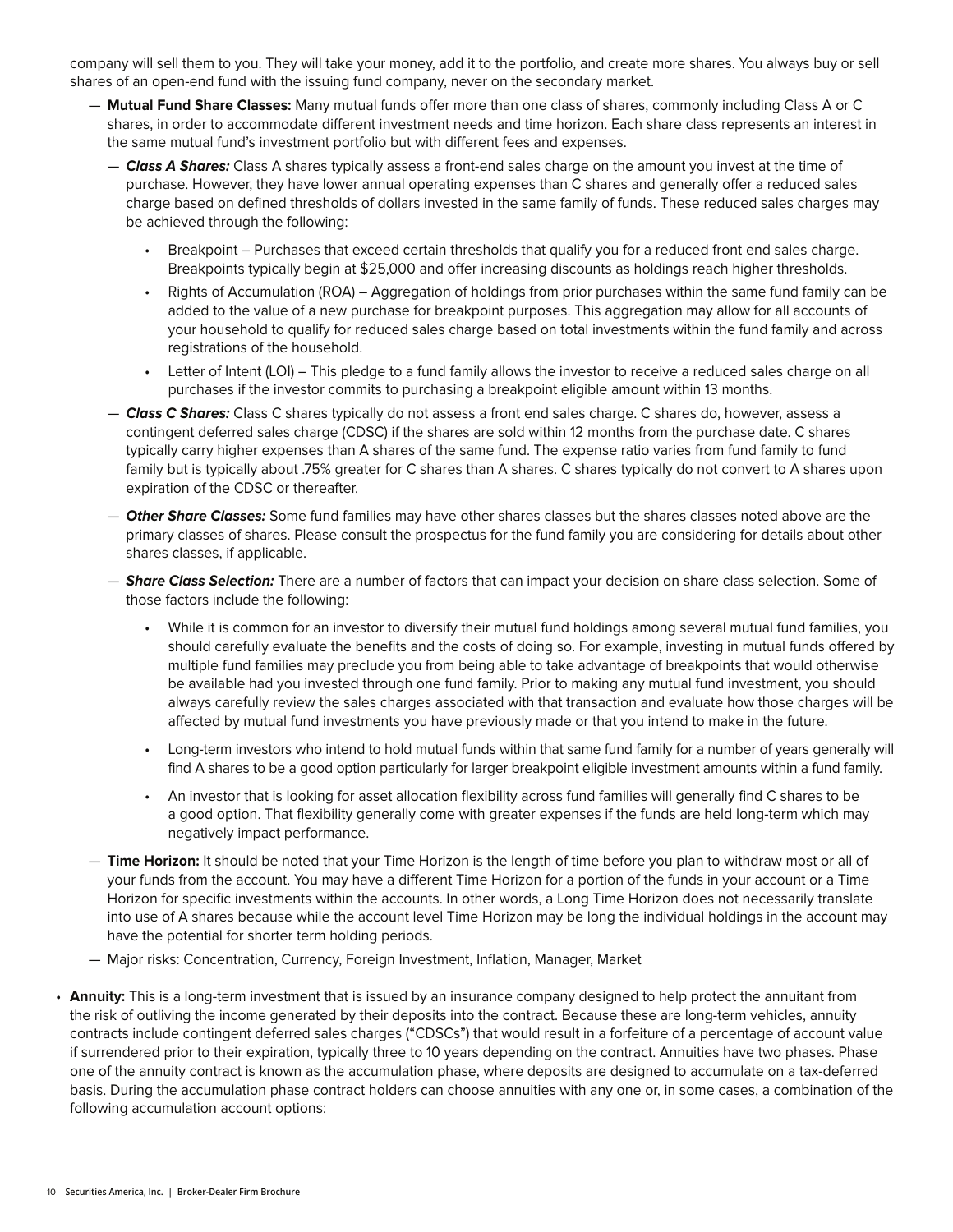- **Variable Annuity:** This is a tax-deferred retirement contract that allows you to choose from a selection of investments called subaccounts. These investments are designed to provide contract holders with a diversified investment portfolio in a specified asset class or general investment strategy. Subaccounts are managed by an investment specialist or a team of specialists who make decisions to manage the subaccount based on the stated objective. Each subaccount will have a unique expense ratio based on the services provided by the investment specialist team. For example, a subaccount designed to follow the return of a stock index, such as the S&P 500 will have a lower expense ratio than a subaccount seeking to actively manage a portfolio based on a stated objective.
	- Major risks: Business, Credit, Liquidity
- **Investment-only Variable Annuity (IOVA):** This is a type of annuity contract that provides you with a simple way to set aside taxable assets in a tax-deferred entity focused on investments only. Unlike most variable annuities which offer living income stream and death benefits (for a cost), IOVAs only offer investments and the ability to access the assets without penalty as early as age 59 ½.
	- Major risks: Business, Liquidity, Market
- **Registered Index Linked Annuity (RILA):** This is a type of annuity contract that calculates account value adjustments based on the performance of a specified market index, such as the S&P 500. The account value will receive protection against market losses typically through a buffer (carrier accepts the first xx% of losses and the account accepts any additional losses in market value) or a floor (the account accepts the first xx% of loses and the carrier accepts any additional losses in market value). This protection is in exchange for limiting gains in account value to a cap (a maximum account value increase of xx%) or a participation rate (account participates in xx% of the market gains). Fees and caps may limit the potential upside. At the end of the sample period, the account value could increase or decrease.
	- Major risks: Business, Liquidity, Market

Phase two of the annuity contract is known as the annuitization phase. This option converts your purchase payments (what you contribute) and accumulated growth (if any) into periodic payments that can be paid out under various payment options, including a lifetime option. Annuities can provide investors with additional benefits above and beyond tax deferred growth in the form of living benefits or enhanced death benefits including but not limited to the following.

- Guaranteed Minimum Withdrawal Benefit (GMWB): Guarantees investors a stream of lifetime income based on a percentage of the contract's benefit base. Lifetime GMWB payments are available without having to immediately annuitize the contract.
- Guaranteed Minimum Accumulation Benefit (GMAB): Guarantees a certain portion of the investment is returned to the contract owner regardless of the performance of the subaccounts.
- Guaranteed Minimum Death Benefit (GMDB): Guarantees an enhanced benefit to the contract owner's beneficiaries regardless of the account value on the date of death. These benefits can be based on a return of the initial investment, the highest contract value on the contract's anniversary over a specified period of time or increase at a specified percentage over a period of time.
- **Life Insurance:** A life insurance policy is a contract that in exchange for premium payments is designed to pay a sum of money at the death of an insured person, either individually or as a member of a group of insured persons. Death benefit payments under a life insurance policy are typically income tax free to the beneficiary(ies) and are designed to replace income lost due to the death of the insured or for multiple estate planning scenarios. Life insurance is categorized as term (viable for a specific period of time) or permanent (can be designed to remain in effect for the insured's entire life). Permanent life insurance allows the contract owner to accumulate cash value, and use the accumulated cash value for other purposes, including investing within the life insurance contract, or withdrawing it to meet other financial needs.
	- **Variable Universal Life:** This type of life insurance allows you to choose from a selection of investments called subaccounts. These investments are designed to provide contract holders with a diversified investment portfolio in a specified asset class or general investment strategy. Subaccounts are managed by an investment specialist or a team of specialists who make decisions to manage the subaccount based on the stated objective. Each subaccount will have a unique expense ratio based on the services provided by the investment specialist team. For example, a subaccount designed to follow a stock index such as the S&P 500 will have a lower expense ratio than a subaccount seeking to actively manage a portfolio based on a stated objective.
		- Major risks: Business, Liquidity, Market
- **Structured Settlement:** This is an alternative method of settling or converting the funds received from a claim or lawsuit by means of a combination of cash and future periodic payments. Payments are generally funded with a specialized commercial annuity and the payout can be customized for the claimant's situation. A highly rated life insurance company issues the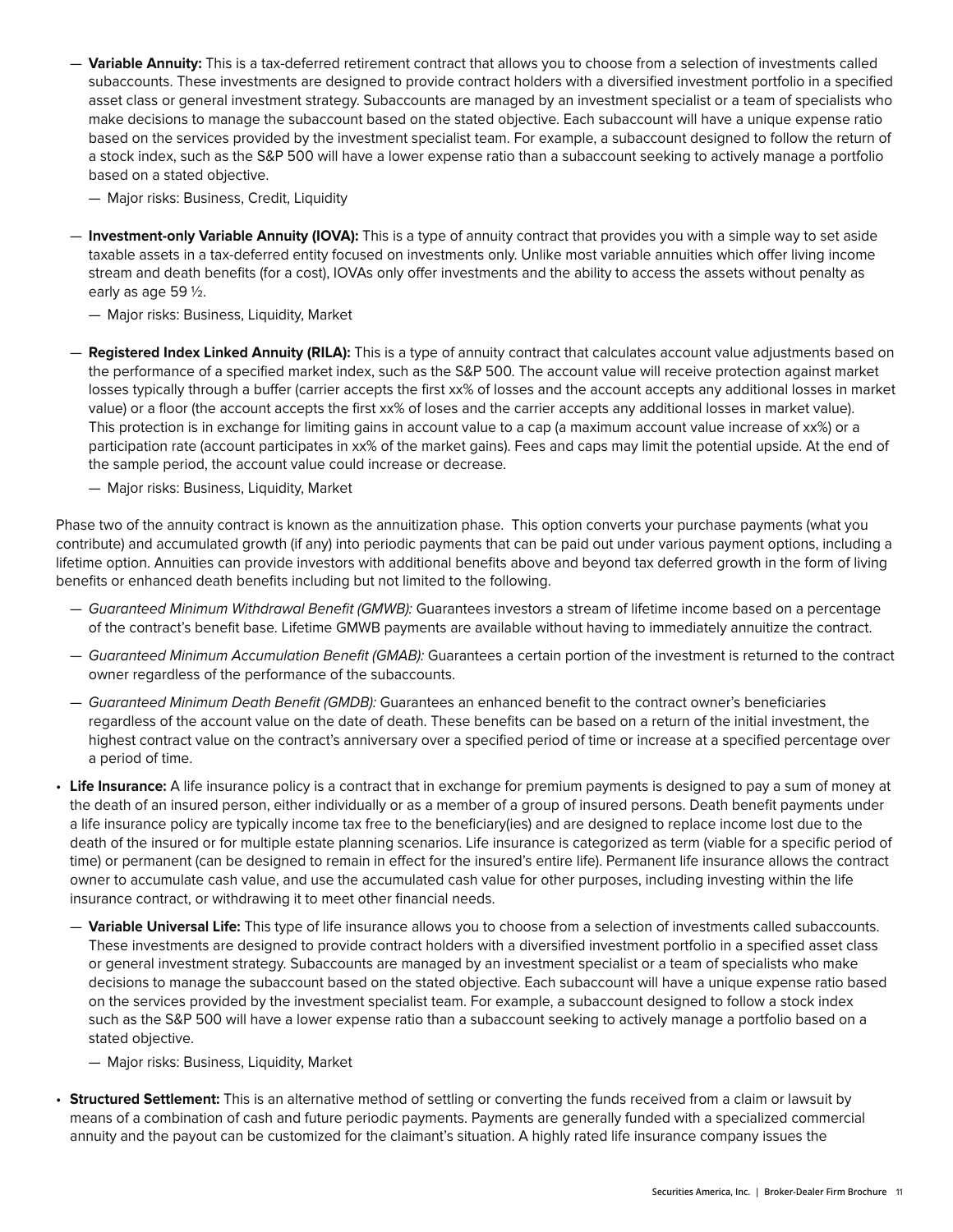specialized annuity and administers the payments. The ownership and obligation to make the future payments generally lies in the hands of a third-party company known as an Assignee.

— Major risks: Business, Inflation, Liquidity

• **529 Investment:** A 529 plan is a college savings plan that offers tax and financial aid benefits. 529 plans may also be used to save and invest for K-12 tuition in addition to college costs. The investments in 529 plans can include various mutual funds and ETFs and are offered as a single investment as well as in risk-based or enrollment (or age-based) portfolios.

- State-Specific Considerations
	- Depending upon the laws of your home state and/or the home state of the designated beneficiary, favorable state tax treatment or other benefits offered by your home state for investment in a 529 Plan may be available only if you invest in your home state's 529 plan.
	- If you contribute to a 529 Plan offered by a state in which you are not a resident, you should consider whether your, or your designated beneficiary's home state offers any state tax or other benefits, which may include financial aid, scholarship funds and protection from creditors, only available for investments in such state's qualified tuition program.
	- For additional details on the risks, Federal and State tax treatment, share classes, costs and fees of 529 plan investments, refer to the 529 Plan Brochure and the 529 Plan Official Statement/Plan Description, which is located on the 529 plan sponsor's website, or obtain from your FP.
- Major risks: Concentration, Currency, Foreign Investment, Horizon, Market
- **1031 Exchange:** An alternative investment, this real estate exchange gets its name from Section 1031 of the U.S. Internal Revenue Code, which allows the seller of an investment property to defer paying capital gains taxes when the investment property is sold and reinvest the proceeds from the sale within certain time limits in a property or properties of a like kind and of equal or greater value.
	- Major risks: Business, Concentration, Credit, Financial, Inflation, Interest Rate, Liquidity, Manager, Political and Government
- **7(21) Exchange:** An alternative investment whereby real estate is exchanged for Operating Partnership Units in a REIT. The product gets its name from Section 7(21) of the U.S. Internal Revenue Code which allows the seller of an investment property to defer paying capital gains taxes when the investment property is sold if the property is directly exchanged for OP Units of a REIT.
	- Major risks: Business, Concentration, Credit, Financial, Inflation, Interest Rate, Liquidity, Political and Government
- **Closed-end Fund:** This is a type of investment vehicle where, at fund inception, the investment company raises a set amount of money and issues a specific number of shares. No new shares are created after that point. Investors can buy the fund shares only on the secondary market, from someone else who is selling shares. Like stocks, closed-end fund shares can be traded at any time of the day when the market is open. The shares reflect market values rather than the net asset value of the fund itself.
	- Major risks: Concentration, Currency, Foreign Investment, Inflation, Manager, Market
- **Hedge Fund:** This is a broad alternative investment category of pooled investment vehicles with a variety of strategies. Strategies may include investing in non-traditional asset classes, using leverage, or taking short positions. Hedge funds are not subject to the same regulation as mutual funds and access is often limited to institutions or wealthy individuals.
	- Major risks: Business, Concentration, Currency, Interest Rates, Liquidity, Manager, Market
- **Exchange Fund:** This is an alternative investment which is also known as a swap fund. It is an arrangement between a product sponsor and concentrated shareholders of different companies that pools shares and allows you to exchange your large holding of a single stock for units in the entire pool's portfolio.
	- Major risks: Business, Concentration, Liquidity, Manager, Market
- **Interval Fund:** This is a type of investment company that invests in non-listed/non-traded and other liquid investments. These shares typically do not trade on the secondary market but are subject to periodic repurchase offers by the fund at a price based on net asset value.
	- Major risks: Credit, Liquidity, Manager, Market
- **Managed Futures:** This is an alternative investment where a portfolio of futures contracts is actively managed by professionals. Managed futures are often used by funds and institutional investors to provide both portfolio & market diversification.
	- Major risks: Foreign Investment, Horizon, Inflation, Interest Rate, Manager, Market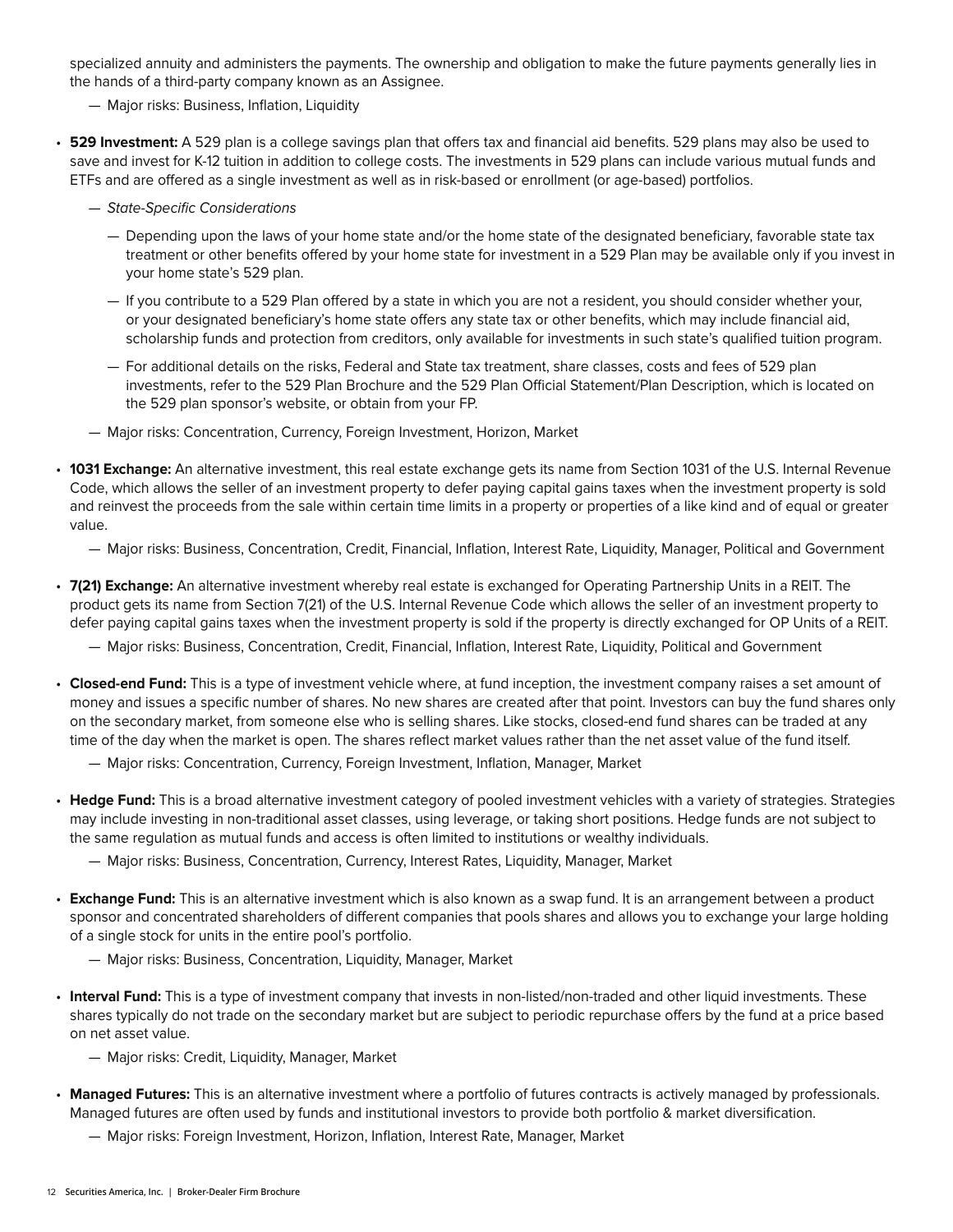- **Non-Traded REIT:** This is an alternative real estate investment designed to reduce or eliminate tax while paying dividends and/or providing returns on real estate appreciation. A non-traded REIT does not trade on a securities exchange and, is therefore quite illiquid for extended periods of time.
	- Major risks: Business, Concentration, Credit, Financial, Inflation, Interest Rate, Liquidity, Political and Government
- **Non-Traded BDC (Business Development Companies):** This is an alternative investment where a pooled investment vehicle originates or invests in equity or debt of private companies. Like REITs, Business Development Companies are permitted favorable tax treatment if they meet minimum IRS criteria. A non-traded BDC does not trade on a securities exchange and is therefore quite illiquid for extended periods of time.
	- Major risks: Business, Concentration, Credit, Financial, Inflation, Interest Rate, Liquidity, Manager, Political and Government
- **Private Equity Fund:** This is an alternative investment where a general partnership is formed by private equity firms to raise funds from institutions and wealthy individuals. The partnership then invests these funds through the purchase and sale of various businesses. After raising a specified amount, a fund will close to new investors; eventually each fund is liquidated, selling all the businesses therein within a preset time frame, usually no more than ten years.
	- Major risks: Business, Concentration, Credit, Financial, Inflation, Interest Rate, Liquidity, Market, Manager, Political and Government
- **Oil and Gas Drilling:** This is an alternative investment in an oil and gas program where a general partnership is formed to raise funds from institutions and wealthy individuals. An oil and gas program is designed for people to invest directly in oil and gas production and exploration. It is a type of investment that allows the investor to gain the benefits of the cash flow and tax advantages from the investment. In many oil and gas programs, profits and losses can be passed directly to investors, as owners of the entity. Oil and gas investment requires a substantial amount of due diligence and can have varying levels of risk, and significant risk based on fluctuations in the underlying price of the commodity.
	- Major risks: Business, Concentration, Credit, Financial, Inflation, Interest Rate, Liquidity, Manager, Political and Government
- **Non-Traded Preferred Stock:** Preferred stock is a type of hybrid security that has characteristics of both common stock and bonds. Non-traded preferred stock does not trade on a securities exchange and may be illiquid for an extended period of time.
	- Major risks: Business, Call, Concentration, Credit, Financial, Inflation, Liquidity
- **Other Private Securities:** Other private securities not specifically discussed above may be structured in a variety of ways (e.g, interests in a partnership or an LLC) and have a variety of strategies (e.g. owning real estate or private debt) Private securities are not subject to registration, and are not traded on a securities exchange. Private securities may be completely illiquid for a long period of time.
	- Major risks: Business, Concentration, Financial, Liquidity, Manager

When you are deciding whether to purchase a specific investment, make sure you obtain, review and discuss with your FP the documentation related to the investment which outlines the details of the investment (i.e., annual reports, prospectuses, and offering memorandums that discuss the structure of the investment, fees/costs, management, portfolio, restrictions, contributions, distributions, risks, etc.) The documentation should be provided by your FP or can be obtained directly from the investment sponsor.

## **SECTION 7: COMPENSATION AND CONFLICTS OF INTEREST**

Securities America—like every financial services company—has conflicts of interest. For example, both Securities America and its Financial Professionals are compensated for the products we sell, and this presents an inherent conflict of interest. As you work with your FP to determine the right investments and services to reach your investment goals, it is important for you to (1) understand how Securities America and your FP are compensated, and (2) have all the material facts related to the scope and terms of Securities America's and your FP's relationship with you. The information contained in this section describes conflicts of interest associated with compensation received by Securities America and its Financial Professionals for brokerage services, in addition to some of our other related conflicts of interest, in order to provide you with the material facts related to these conflicts.

Securities America and your FP make money because we are either compensated directly by you, or indirectly from the investments purchased by you. Securities America offers a range of investments and services to our retail customers, and when you purchase a product for which Securities America is acting as a broker-dealer, you will usually pay a sales commission, which may be (1) paid at the time of purchase, (2) built into the expense of the product purchased, or (3) charged to you when you sell the investment. If we are paid an upfront commission, it means that the greater the dollar value of your transactions, the more we are paid.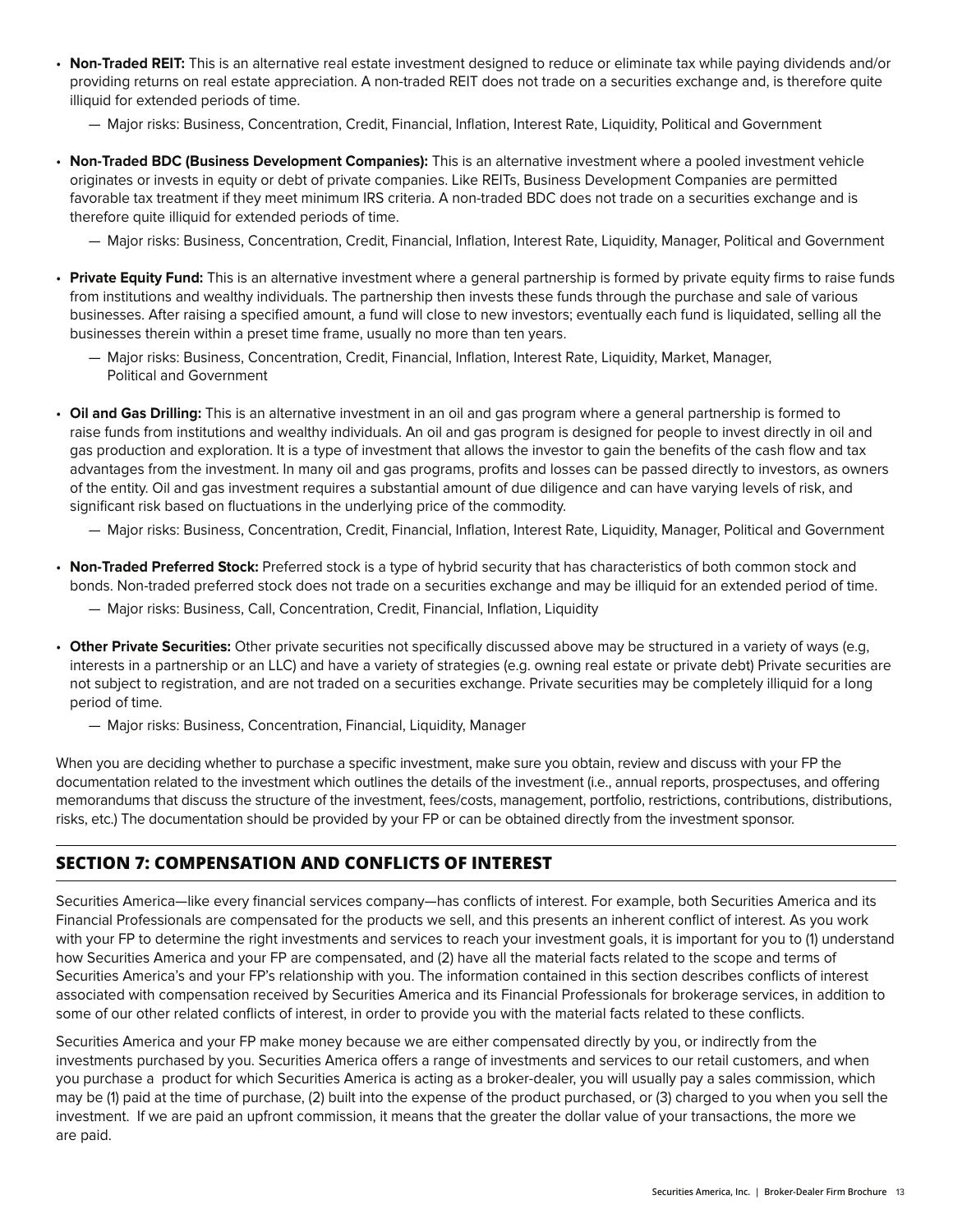As it relates to Packaged Products, the Packaged Product Sponsor or its affiliates, will pay the commission generated by the transaction to Securities America. Securities America shares a portion of that payment with your FP based upon an established compensation formula that is uniform regarding similar products. Sales charges, expenses and commissions paid to Securities America differ with the type of investment and may depend on the amount of money you invest. Securities America may also receive ongoing or continuing compensation, trailing commissions or trails that are intended to compensate Securities America for marketing and other services provided to your FP and to you. As it relates to stocks and bonds, Securities America is paid a sales commission by you at the time of the purchase (or sale) based on the amount of the purchase (and maturity time for bonds). Your FP receives a portion of the commission.

Your FP and Securities America obtain compensation from investment products you purchase. Please see the **[FP Compensation](http://www.securitiesamerica.com/fp-comp)  [Disclosure](http://www.securitiesamerica.com/fp-comp)** to view the maximum commission available for each product type.

- **Securities America Conflicts** (Your FP does not receive any portion of the compensation listed below):
	- **Revenue Sharing Payments – Strategic Partners:** : In addition to commissions or asset-based fees SAI and/or its affiliates receive compensation ("revenue sharing payments") described below:
		- Packaged Products: certain mutual funds, variable insurance products, fixed insurance products, direct participation programs, alternative investments, and unit investment trusts (UITs)
		- Retirement Plan Partners: third-party firms, including plan recordkeeping platforms as well as investment managers of mutual funds and the issuers of annuities
		- Third Party Managers: certain third-party money managers offered through accounts custodied away from the Broker-Dealer
		- Collateralized Lending Partners: certain banking institutions that provide loans secured (or "collateralized") by investment accounts.

 Revenue sharing payments are typically calculated as a fixed fee, as an annual percentage of the amount of assets held by customers, or as a percentage of annual new sales, or as a combination.

 These categories are hereinafter referred to as ("Strategic Partner" or Strategic Partners"). Strategic Partners are selected, in part, based on the competitiveness of their products, their technology, their customer service and their training capabilities. Strategic Partners have more opportunities than other companies to market to and educate our Financial Professionals on investments and the products they offer. Strategic Partners pay SAI and/or its affiliates differing amounts of revenue sharing, for which the Strategic Partner receives different benefits. You do not pay more to purchase Strategic Partner investment products through SAI/SAA than you would pay to purchase those products through another broker-dealer or RIA. Additionally, revenue-sharing payments received by the SAI and/or its affiliates are not paid to or directed to your Financial Professional. Nevertheless, a conflict of interest exists, in that the SAI and/or its affiliates is paid more if you purchase a Strategic Partner product, and your Financial Professional indirectly benefits from Strategic Partner payments when the money is used to support costs of product review, marketing or training. This conflict of interest is mitigated by the fact that your Financial Professional does not receive any additional compensation for selling Strategic Partner products, and that the firm maintains policies and procedures to ensure recommendations are in your best interest.

 The Firm will update information regarding Strategic Partners who participate in revenue sharing arrangements with us on our website on a regular basis.

 For additional information, including specifics on the revenue share amounts, please refer to the Indirect Compensation link in the Disclosures section of our website at **[securitiesamerica.com](securitiesamerica.com/disclosures)**.

 From time to time, the SAI and/or its affiliates also receive revenue sharing payments from companies that are not Strategic Partners, generally to cover meeting expenses. In exchange for these payments, these companies are permitted to attend meetings at which they can present information about their products or services to our FPs. These presentations can be formal (i.e., by permitting company representatives to make presentations to FPs), through the use of a booth, or informal (permitting company representative to speak with FPs attending the meeting), and may induce our FPs to recommend their products to you.

- **Direct Choice Revenue Sharing Payments:** Securities America receives additional asset-based compensation from the Strategic Partners for participation in the DirectChoice Program. Securities America can be paid up to an additional 3 basis points (.03%) of assets held in the DirectChoice Program.
- **Markups Brokerage and Custodial Fees:** NFS and Pershing (collectively "Custodians") provide significant compensation to SAI in its capacity as introducing broker/dealer to offset SAI's general operating expenses. This compensation is based on the number of accounts and/or account value introduced by SAI. Compensation received consists of a fixed dollar amount per account and a percentage of net new assets and total assets held in accounts introduced to Pershing or NFS. The specific terms of this compensation differ between NFS and Pershing. Due to the significant penalties SAI would incur if SAI terminated its contracts with Pershing or NFS within the first several years of contract implementation and made other arrangements to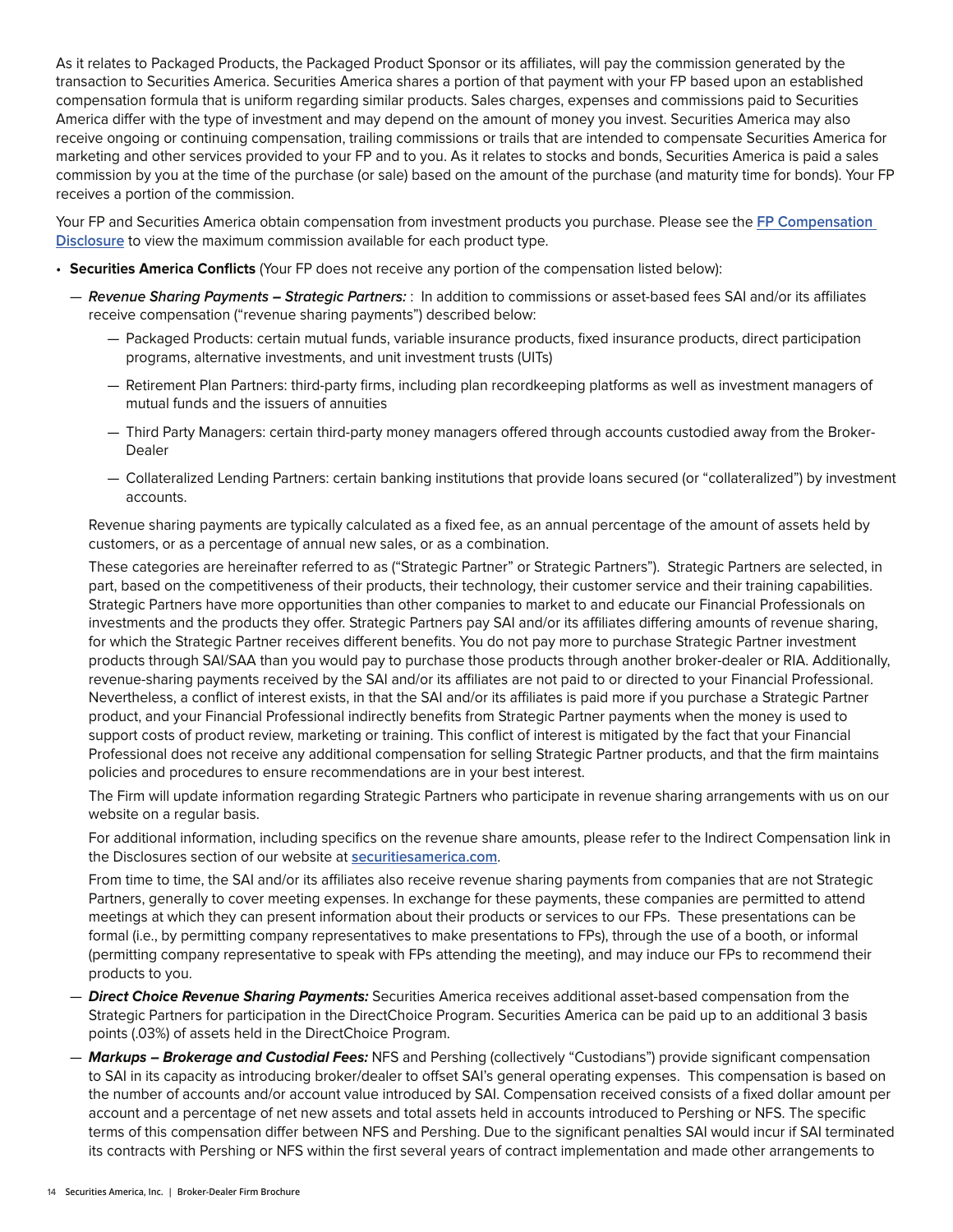obtain similar services from a different clearing firm, the Firm has an incentive to continue with the long-term contracts SAI has in place with Pershing and NFS.

 In addition, certain custodian fees apply to your brokerage accounts, and the fees are assessed directly to your account. Depending on the custodial fee, it is applied annually, per transaction, per month, or per CUSIP. In other instances, SAI pays a portion of the fee charged. In other instances, SAI applies an additional amount to the fees charged by the custodian (a "markup"). Please see the Pershing and NFS Client Fee Disclosure brokerage fee schedules (website below) for details on all of these fees, and footnote 1, which identifies each specific item which SAI marks up. The above forms of compensation are in addition to commissions you pay to us.

 SAI exercises no discretion, nor provides any advice or recommendation in the selection of the Custodian for any specific account or client. As a result, any difference in compensation to SAI is based solely on the contracts with the Custodians and your Financial Professional's election of a Custodian. Secondly, Financial Professionals do not share in any compensation paid by the custodians to SAI. As a result, Financial Professionals have no financial conflict of interest in any recommendation of a Custodian to clients.

 For more information regarding custodial fees, please see the Disclosures section of the Firm's website at **[securitiesamerica.com](securitiesamerica.com/disclosures)** for the Pershing and NFS client brokerage fee schedules. For more information regarding the above forms of compensation, please see the Disclosures section of the Firm's website at **[securitiesamerica.com](securitiesamerica.com/indirect-comp)** for Indirect Compensation disclosure.

- **Markups Margin Loans:** Securities America has a conflict of interest in recommending a margin loan to you because the Firm receives a markup on the interest charged on the loan. Such markups on margin interest range up to a maximum of 300 basis points above the base lending rate. Financial Professionals are not compensated on margin loan balances and therefore do not have a conflict of interest in recommending the use of margin. Consequently, Securities America's conflict of interest to you is mitigated since your Financial Professional does not receive additional compensation for recommending to you the use of margin. Securities America maintains policies and procedures to ensure recommendations made to you are in your best interest and in conjunction with the lack of compensation to a Financial Professional, believe this mitigates any conflict to Securities America.
- **Cash Sweep Program Compensation:** If you elect to be part of Securities America's Sweep Program within the Retail Program, Securities America receives a fee from one or more banks participating in the program (a "Program Bank") equal to either a percentage of your deposit balance in your account or a flat fee. For detailed information about the Sweep Program and the compensation received, please go to the **[Cash Sweep Program Disclosures](https://www.securitiesamerica.com/disclosures-sweep-program-resources)**.
- **Collateralized Loans:** Securities America offers you securities backed lines of credit (SBLOCs) offered through participating third party banks. SBLOCs are loans whereby an investor borrows against the assets in their investment portfolio without having to liquidate these securities. These loans require monthly interest-only payments, and the loan remains outstanding until it is repaid. SBLOCs are non-purpose loans, which means the loan proceeds can be used for almost anything except the proceeds may not be used to purchase or trade securities.

 A SBLOC allows you the opportunity to avoid potential capital gains taxes because you don't have to liquidate securities for access to funds. You might also be able to continue to receive the benefits of your holdings, like dividends, interest and appreciation. However, as with virtually every financial product, SBLOCs have risks and downsides. For instance, if the value of the securities you pledge as collateral decreases, you may need to come up with extra money fast, or your positions could be liquidated.

 Securities America receives third party compensation from participants banks based on the amount of the outstanding loans. This compensation is a conflict of interest to the Firm because there is a financial incentive for the retail customer to maintain outstanding loans through the program. However, Securities America does not share this compensation with its Financial Professionals. Securities America and its Financial Professionals interest in continuing to receive compensation gives it an incentive to recommend that retail customers borrow money rather than liquidating some of their assets managed by the Firm, when it could be in a retail customer's best interest to sell such assets instead of using them as collateral for a loan.

Prior to establishing a SBLOC, you should carefully review the disclosure form provided by Securities America.

 For more detailed information about the Securities America compensation conflicts noted above, please go to the **[Indirect](http://www.securitiesamerica.com/indirect-comp)  [Compensation Disclosure](http://www.securitiesamerica.com/indirect-comp)**.

- **FP Conflicts** (This conflict arises from compensation received by your FP. These forms of compensation are in addition to the commissions received by your FP).
	- **Insurance Products and General Securities:** A Financial Professional can offer various types of services and products, and the compensation the Financial Professional earns differs depending on the type of service or product recommended. If a recommendation was made to liquidate certain products in order to purchase other products, a conflict can arise. For example, a Financial Professional can make a recommendation to liquidate an insurance product to purchase general securities that will generate compensation but is not in the retail customer's best interest. Similarly, a Financial Professional can make a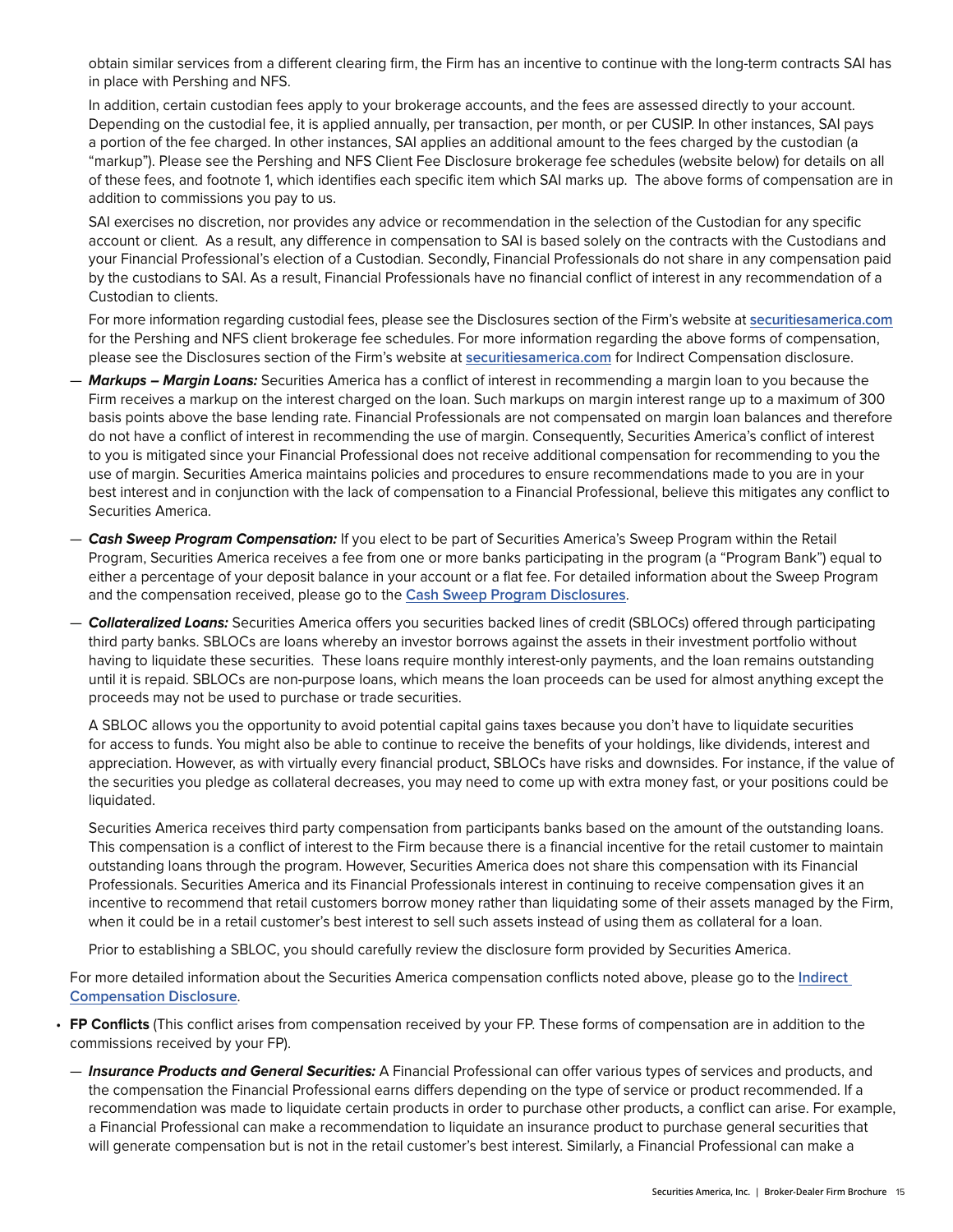recommendation to liquidate general securities to purchase insurance products, and there is a conflict if the recommendation was made solely to generate compensation and was not in the best interest of the retail customer.

- **Exchange Traded Funds (ETFs) vs. Mutual Funds:** Securities America offers various mutual funds and ETFs, some of which have similar or identical investment strategies but differing fee structures. For example, a mutual fund that is designed to track an index of securities, such as the S&P 500 Index, may have higher or different types of fees than an ETF that is designed to track the same index. Whether a fund or ETF is more expensive than another fund or ETF with a similar or identical investment strategy may depend on factors such as length of holding, size of the initial investment and other factors. Both Securities America and the Financial Professional may earn more compensation by selling one fund or ETF over another, giving the Firm and the Financial Professional an incentive to recommend the product that pays more compensation to us.
- **Mutual Fund Share Classes:** A Financial Professional can offer various types of mutual funds, some of which offer different types of shares, known as "classes." Each class invests in the same portfolio of securities and has the same investment objectives and policies, but the fees and commissions that you pay generated by mutual fund purchases sales can vary by the share class of a particular fund. For example, certain mutual fund share classes, often known as Class A shares, charge you an initial sales commission which is deducted from the amount you invest, and an ongoing trail. For other mutual fund share classes, often referred to as Class C shares, you pay an ongoing level trail commission. Depending on the length of the holding period for the mutual fund, and other factors, one share class may be less expensive to the investor than another, and the Financial Professional may earn more or less compensation for one share class than another.
- **Mutual Funds Asset Classes:** Asset allocation involves dividing an investment portfolio among different asset categories, such as stocks, bonds, and cash. The process of determining which mix of assets to hold in your portfolio is a very personal one. The asset allocation that works best for you at any given point in your life will depend largely on your time horizon and your ability to tolerate risk. A Financial Professional can offer various types of mutual funds, across asset classes. The potential to generate higher commissions can lead financial professionals to influence asset allocations recommendations. For example, a Financial Professional can make a recommendation to allocate a higher percentage of your portfolio to stocks due to higher initial commission offered for mutual funds in that asset category compared to bonds.
- **Trading Ahead:** Financial Professionals may recommend securities to you or buy or sell securities for your account at or about the same time they may buy or sell the same securities in their own account. Securities America maintains policies and procedures to avoid, detect, and correct conflicts of interest that may arise if you and the Financial Professional (including related persons) invest in the same security on the same side of the market on the same day.
- **Outside Business Activities:** Since Financial Professionals are independent contractors of Securities America, they have the ability to engage in certain other business activities separate from the activities they conduct through Securities America. Some of Securities America's affiliated financial professionals are permitted to be employed by, or own, a financial services business entity, including an investment adviser business, separate from Securities America. Although this is not considered a conflict of interest on its own, retail customers should be aware that these situations can exist. For example, a Financial Professional could conduct these activities during normal business hours, which could take away time from servicing retail customers or otherwise affect their obligations to you. Such activities include tax preparation, insurance, and/or real estate services. For more information about your FP's outside business activities and to see if they may present conflicts of interest, please visit FINRA's **[BrokerCheck](https://brokercheck.finra.org/)** and search under "Detailed Report."
- **Rollovers/Transfers:** You can rollover/transfer assets from a qualified retirement accounts, such as a 401(k) plan or IRA, to another IRA. If your FP recommends a rollover/transfer, the U.S. Department of Labor ("DOL") views this as an ERISA Investment Advice Fiduciary activity which creates a conflict of interest since your FP's compensation could vary depending on what they recommend to you. To be in compliance with ERISA, your FP and the Firm will meet the requirements under the DOL's Prohibited Transaction Exemption 2020-02. There may be an increase in the ongoing cost of the assets in the new account and your FP's compensation could increase as a result. There may also be additional products or services available to you. The Firm has established a special process and requirements to assist you and your FP in evaluating a rollover and whether it is in your best interest.
- **The Retention Program:** In very limited situations Securities America provides compensation to certain Financial Professionals that have been affiliated with the Firm for many years and are profitable to the organization. Although there is no production requirement for these limited situation loans, the loan does create a conflict of interest by requiring the Financial Professional to retain their affiliation with the Firm in order to avoid repayment of the loan.
- **The Equity Ownership Plan:** Certain Financial Professionals who are accredited investors have invested in or been offered the opportunity to invest in AG Artemis Holdings, L.P, the parent entity of Securities America.
- **Top Producer Opportunities:** Securities America offers additional educational, training and home office support services for our Financial Professionals that meet overall revenue production goals. While these goals are not specific to any type of product or service offered, they provide a financial incentive for Financial Professionals to recommend investment products in general.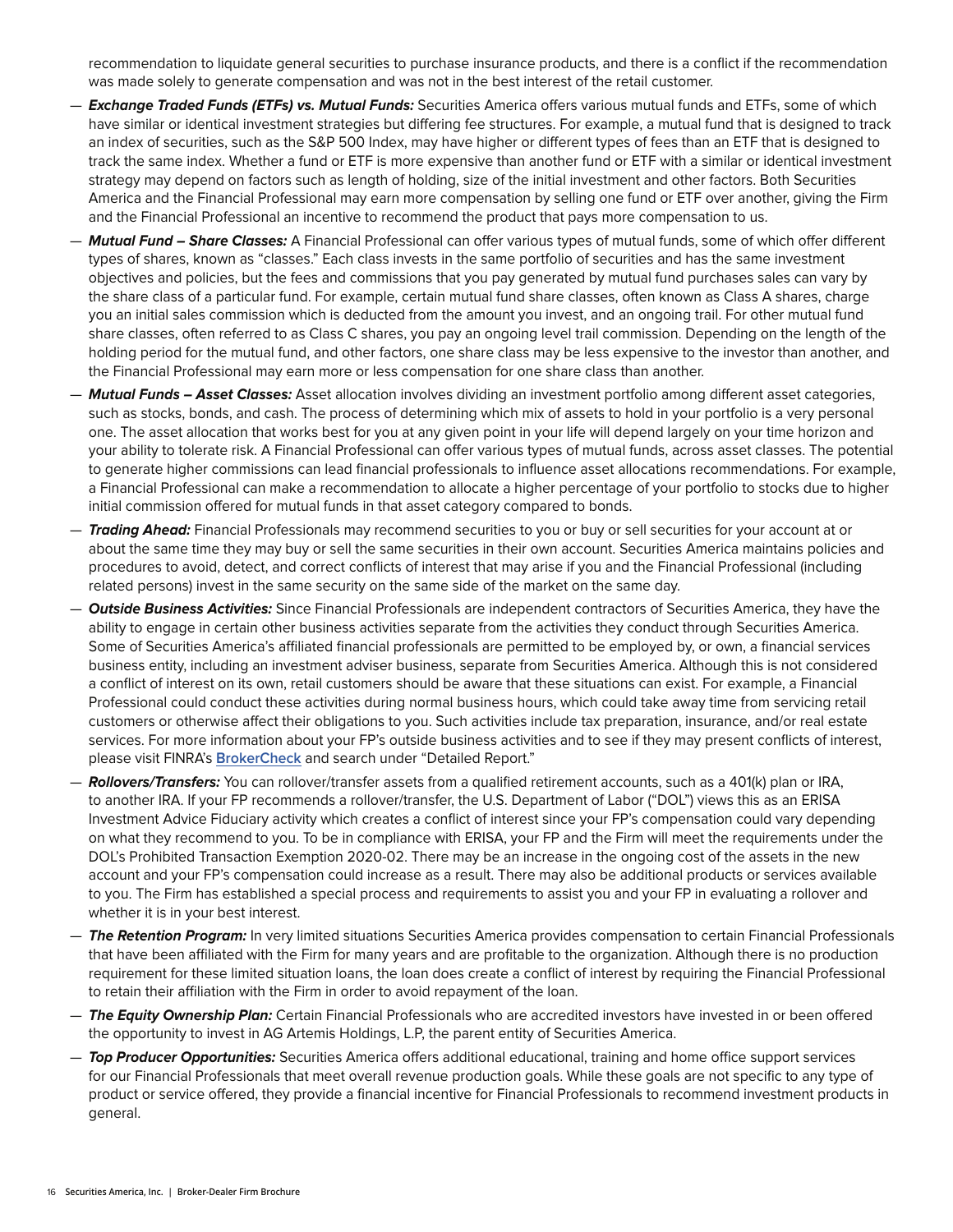- **Loans:** Securities America provides loans to certain Financial Professionals as an incentive to establish, maintain, or expand their brokerage and advisory relationships with the Firm. The repayments of such loans are typically dependent on the Financial Professional retaining affiliation with Securities America through the end of the loan period. These loans create a conflict of interest for the Financial Professional to retain affiliation with the firm in order to avoid repayment of the loan.
- **Other Cash and Non-Cash Compensation:** In addition to reimbursement of training and educational meeting costs, Securities America and our Financial Professionals may receive promotional items, meals or entertainment or other non-cash compensation from representatives of mutual fund companies, insurance companies, and alternative investment products, as permitted by regulation. Additionally, sales of any mutual funds, variable insurance products and alternative investment products, whether or not they are those of Strategic Partners, may qualify our Financial Professionals for additional business support and for attendance at seminars, conferences and entertainment events. Further, some of Securities America management and certain other employees of Securities America may receive a portion of their employment compensation based on sales of products of Strategic Partners and/or certain sponsors of other products. From time to time, non-Strategic Partners may attend the Firm's sponsored meetings for a fee.

**• Business Affiliation Conflicts** (This conflict arises from compensation received by Securities America for directing clients to products or services of companies with which Securities America is affiliated).

- **Premier Trust**: Your FP can recommend Premier Trust, a Nevada chartered trust company, to provide trust, estate planning and administrative services. The Firm receives compensation for recommending clients to Premier Trust, providing the Firm with an incentive to recommend it rather than others providing similar services. When making any recommendation, FPs first consider whether Premier Trust can adequately service client needs and whether any other efficiencies or benefits will result to the client. Clients are not obligated to follow our recommendations or use Premier Trust's services. When used, Premier Trust provides full disclosure with respect to its trust and administrative services and related costs.
- **Highland Capital Brokerage (Highland):** Highland is an independent insurance brokerage firm that delivers life insurance, fixed and equity indexed annuities, long-term care solutions and variable insurance wholesaling support to investment and insurance providers. The Firm receives compensation for recommending FPs to use Highland's services, providing the Firm with an incentive to recommend FPs to use Highland rather than other entities providing similar services. Some employees of Highland may also be registered with the Firm and/or our broker/dealer affiliates.
- **Ladenburg Thalmann & Co. Inc. (LTCO):** LTCO is a registered broker/dealer.

 Your Financial Professional can also recommend clients invest in securities issued in an initial public ("new issue"), secondary offering for which LTCO acts as a manager, an underwriter and/or as a member of the selling syndicate. Securities America can also act as a member of the selling syndicate. We have a conflict of interest when recommending these securities because:

 LTCO receives all or a portion of the concession (the difference between the price paid by the client for the security and the price for which LTCO purchases the security) in connection with such sales. This concession will vary between different offerings. If Securities America also acts as a member of the selling syndicate, they receive a portion of the concession. Your Financial Professional generally receives a portion of this compensation.

 Because of our affiliation with LTCO, we have incentives to recommend investments in these initial and secondary offerings for the above reasons rather than based on client needs. To address these conflicts, we have policies and procedures in place to make certain that securities in initial public offerings are recommended only to clients for whom they are in the client's best interest based on client investment profile and investment holdings. In addition, clients are generally given transaction specific disclosure prior to their decision to invest in such securities. If securities acquired in initial public and secondary offerings become oversubscribed, we have policies and procedures in place addressing the allocation process under these circumstances.

Clients are not obligated to use any LTCO services recommended.

**— Ladenburg Thalmann Asset Management, Inc. (LTAM):** LTAM is an SEC registered investment advisor specializing in investment management, market analysis, due diligence, fund selection, asset allocation and diversification strategies. LTAM sponsored programs and their characteristics are more fully described in its disclosure brochures, which are available to any client or prospective client upon request.

 LTAM offers the Ladenburg Funds (i.e., Ladenburg Income Fund, Ladenburg Income & Growth Fund, Ladenburg Growth & Income Fund, Ladenburg Growth and Ladenburg Aggressive Growth), each of which is an open-end fund; as well as the Total Portfolio Series funds (Collective Investment Trusts) established for retirement plans. Our Financial Professionals can recommend clients invest in these funds as well as other Ladenburg portfolios. Transactions within these funds are executed through LTCO, which receives no commissions when executing trades on behalf of the Funds.